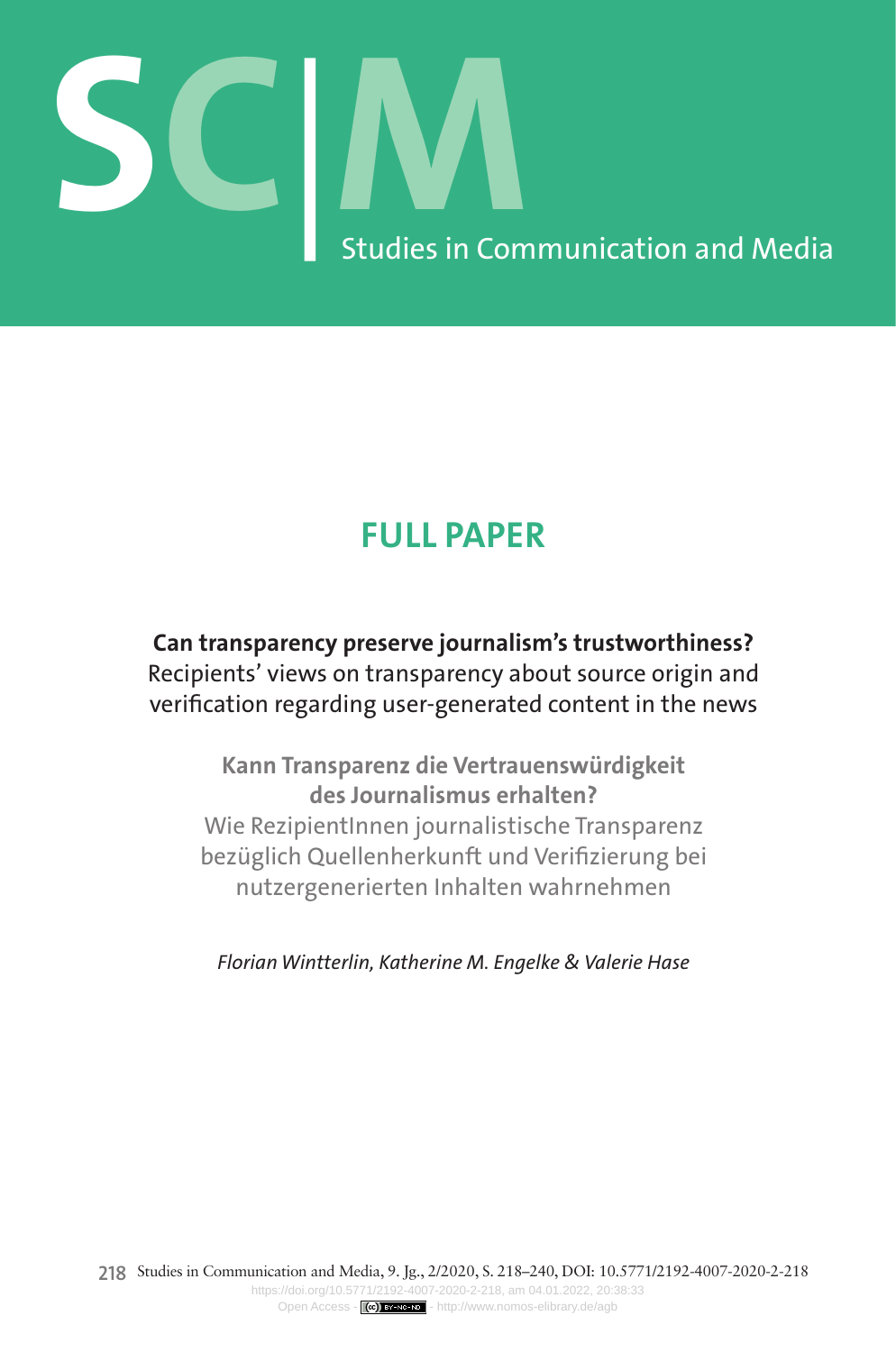**Florian Wintterlin (Dr.)**, Department of Communication, University of Muenster, Bispinghof 9-14, 48143 Muenster, Germany; Contact: [florian.wintterlin\(at\)uni-muenster.de.](mailto:florian.wintterlin%28at%29uni-muenster.de?subject=) ORCID: <https://orcid.org/0000-0002-1837-6079>

**Katherine M. Engelke (Dr.)**, Department of Communication, University of Muenster, Bispinghof 9-14, 48143 Muenster, Germany; Contact: [k.engelke\(at\)uni-muenster.de.](mailto:k.engelke%40uni-muenster.de?subject=) ORCID: <https://orcid.org/0000-0002-4532-7125>

**Valerie Hase**, IKMZ – Department of Communication and Media Research, University of Zurich, Andreasstrasse 15, 8050 Zurich, Switzerland. Contact: [v.hase\(at\)ikmz.uzh.ch.](mailto:v.hase%40ikmz.uzh.ch?subject=) ORCID: <https://orcid.org/0000-0001-6656-4894>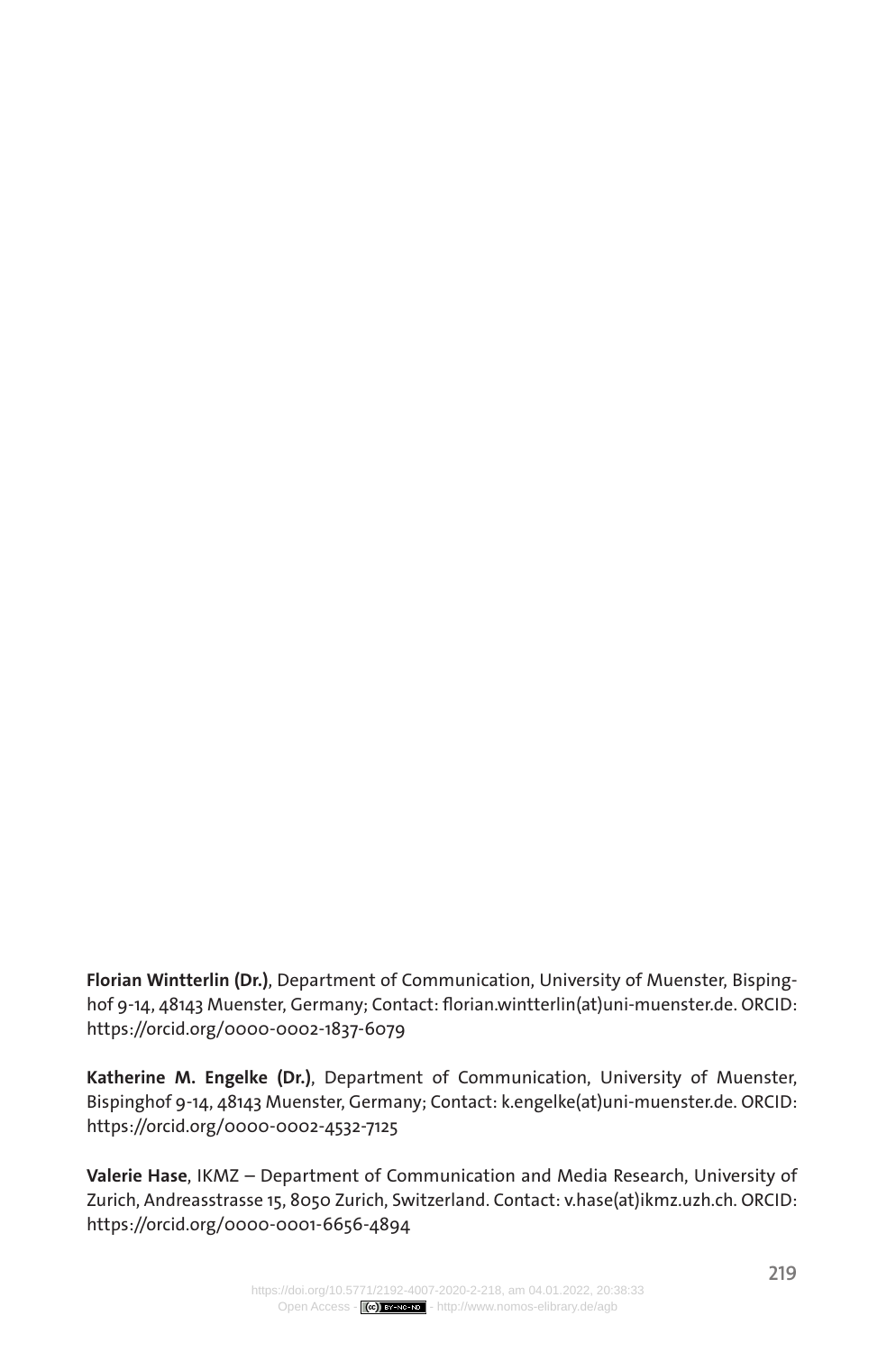# Full Paper

**Can transparency preserve journalism's trustworthiness?**  Recipients' views on transparency about source origin and verification regarding user-generated content in the news

**Kann Transparenz die Vertrauenswürdigkeit des Journalismus erhalten?** 

Wie RezipientInnen journalistische Transparenz bezüglich Quellenherkunft und Verifizierung bei nutzergenerierten Inhalten wahrnehmen

# *Florian Wintterlin, Katherine M. Engelke & Valerie Hase*

**Acknowledgment:** This study was supported by the Research Training Group 1712 "Trust and Communication in a Digitized World" of the German Research Foundation (DFG).

**Abstract:** In a digital world, journalists increasingly integrate user-generated content (UGC) in their coverage. Journalists use coping strategies to dispel the audience's supposed concerns about the reliability of this new type of sources and to maintain the audience's confidence in such coverage. Transparency, in particular, is often considered as a means to preserve journalism from accusations of being biased and untrustworthy. We focus on the audience's perception and evaluation of two transparency strategies: transparency about the origin of UGC and transparency about verification attempts. Based on semi-structured interviews with German users ( $N = 26$ ), this study analyzes recipients' perceptions of transparency strategies journalists use when integrating UGC. Most of the respondents rarely perceive transparency about source origin or verification in their everyday media use. Even when noticed, transparency efforts barely seem to increase journalistic trustworthiness.

**Keywords:** Journalistic sources, trust; transparency, UGC, verification.

**Zusammenfassung:** In einer digitalen Welt integrieren JournalistInnen zunehmend nutzergenerierte Inhalte (UGC) in ihre Berichterstattung. Um angenommene Bedenken des Publikums in Bezug auf die Zuverlässigkeit dieser neuen Art von Quellen zu zerstreuen und das Vertrauen des Publikums in die Berichterstattung zu erhalten, wenden JournalistInnen Bewältigungsstrategien an. Besonders Transparenz wird oft als Mittel angesehen, um den Journalismus vor dem Vorwurf der Verzerrung und Misstrauenswürdigkeit zu bewahren. Wir konzentrieren uns auf die Publikumswahrnehmung und -bewertung von zwei Transparenzstrategien: Transparenz über die Herkunft von UGC und Transparenz über Verifizierungsversuche. Basierend auf semi-strukturierten Interviews mit deutschen NutzerInnen (*N* = 26) analysiert diese Studie die Publikumswahrnehmung journalistischer Transparenzstrategien bei der Verwendung von UGC. Die meisten Befragten nehmen selten Transparenz über die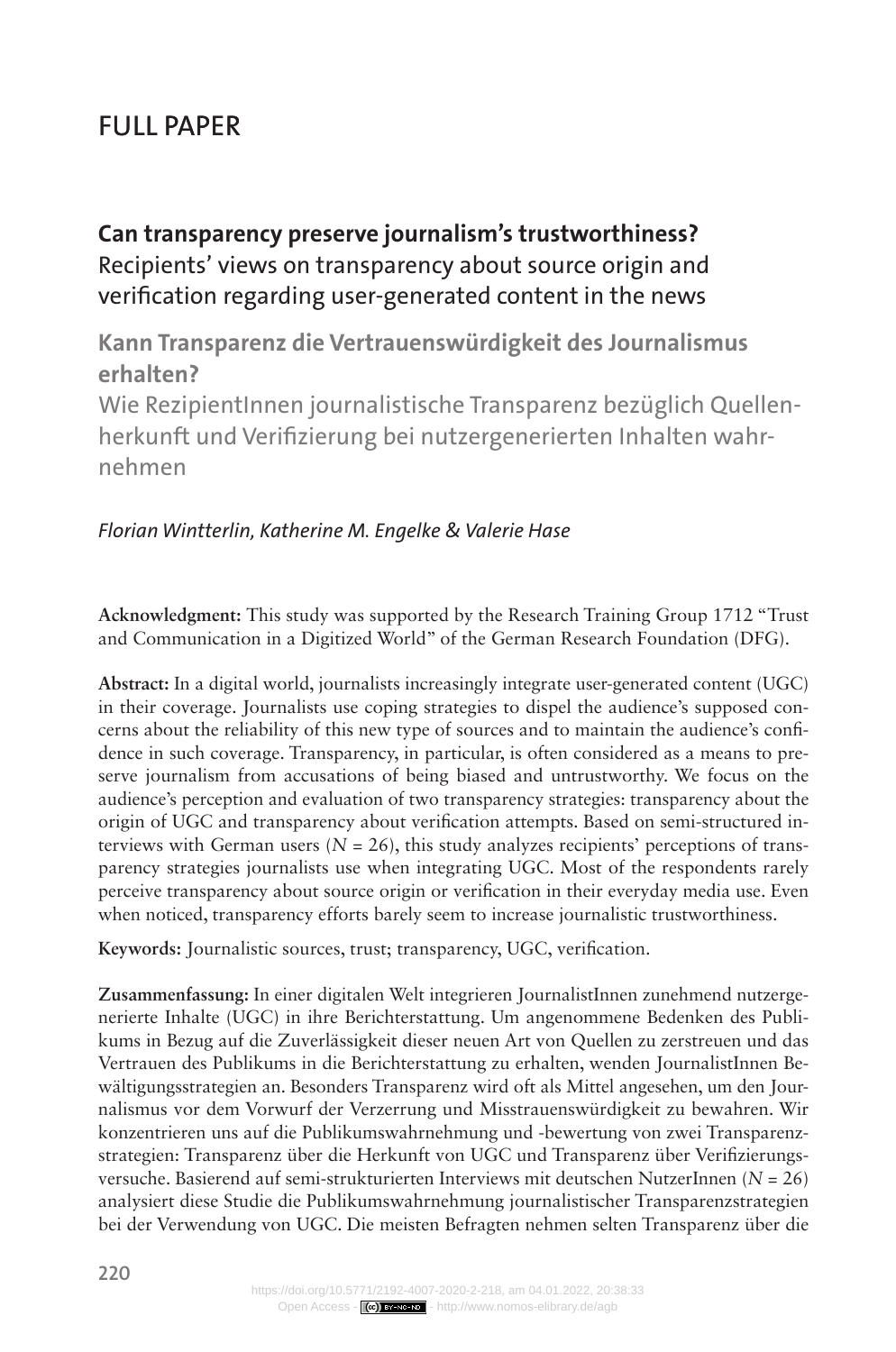Herkunft oder Verifizierung der Quelle wahr. Selbst wenn sie bemerkt werden, scheinen Transparenzbemühungen die journalistische Vertrauenswürdigkeit kaum zu erhöhen.

**Schlagwörter:** Journalistische Quellen, Vertrauen, Transparenz, nutzergenerierte Inhalte, Verifikation.

### **1. Introduction**

Whether as entertaining tweets by regular citizens commenting on an ongoing game or as user footage on the war in Syria – user-generated content (UGC) is often implemented in professional news coverage. Especially in crisis reporting, newsrooms already rely heavily on this kind of sources (Rauchfleisch, Artho, Metag, Post, & Schäfer, 2017; von Nordheim, Boczek, & Koppers, 2018). In journalism research, the integration of the audience into the news process has long been proclaimed as a way of potentially regaining the audience's trust by allowing more voices and more diverse perspectives to be included in news coverage (Heinrich, 2011; Lewis & Molyneux, 2018). UGC is seen as a complement to elite sources (Hellmueller & Li, 2015), allowing journalists to include pictures and videos, eyewitness accounts and personal narratives of ordinary citizens – taken from social media or sent in by the users themselves – in their coverage.

Despite an increasing implementation of UGC in the form of, for example, tweets in the news (Broersma & Graham, 2013) and positive expectations regarding UGC's influence on journalistic trustworthiness, the reality in journalistic newsrooms has led to serious doubts regarding the fulfillment of these expectations. Scholars and practitioners alike question the adequacy of social media as a source for journalism (Lewis & Molyneux, 2018), journalists struggle with the authenticity and impact of UGC (Murrell, 2018) and recipients are skeptical about including the audience in the process (Karlsson, Clerwall, & Nord, 2018). This might be the reason why UGC does not seem to directly increase journalistic trustworthiness (Grosser, Hase, & Wintterlin, 2019; Halfmann, Dech, Riemann, Schlenker, & Wessler, 2018).

Although they are skeptical, journalists still use UGC as a news source, especially in situations of crisis where no other material is available. To cope with the dilemma of being skeptical about the authenticity of UGC on the one hand and the perceived need to include this kind of material in the coverage on the other, journalists have developed strategies to adequately implement such material (Brandtzaeg, Følstad, Ángeles, & Domínguez, 2018; Heravi & Harrower, 2016; Johnston, 2016). Transparency in particular has emerged as a professional strategy to claim objectivity and the truthfulness of the information displayed (Hellmueller, Vos, & Poepsel, 2013). In the context of UGC, this includes transparency about source origin, i.e. naming audience members as sources and thus the origin of the information in order to make recipients aware of potential issues with the source's interests and background. It also includes transparency about verification, i.e. clarifying how well the source's information could be verified in order to make recipients aware of potential issues with the legitimacy of the information presented.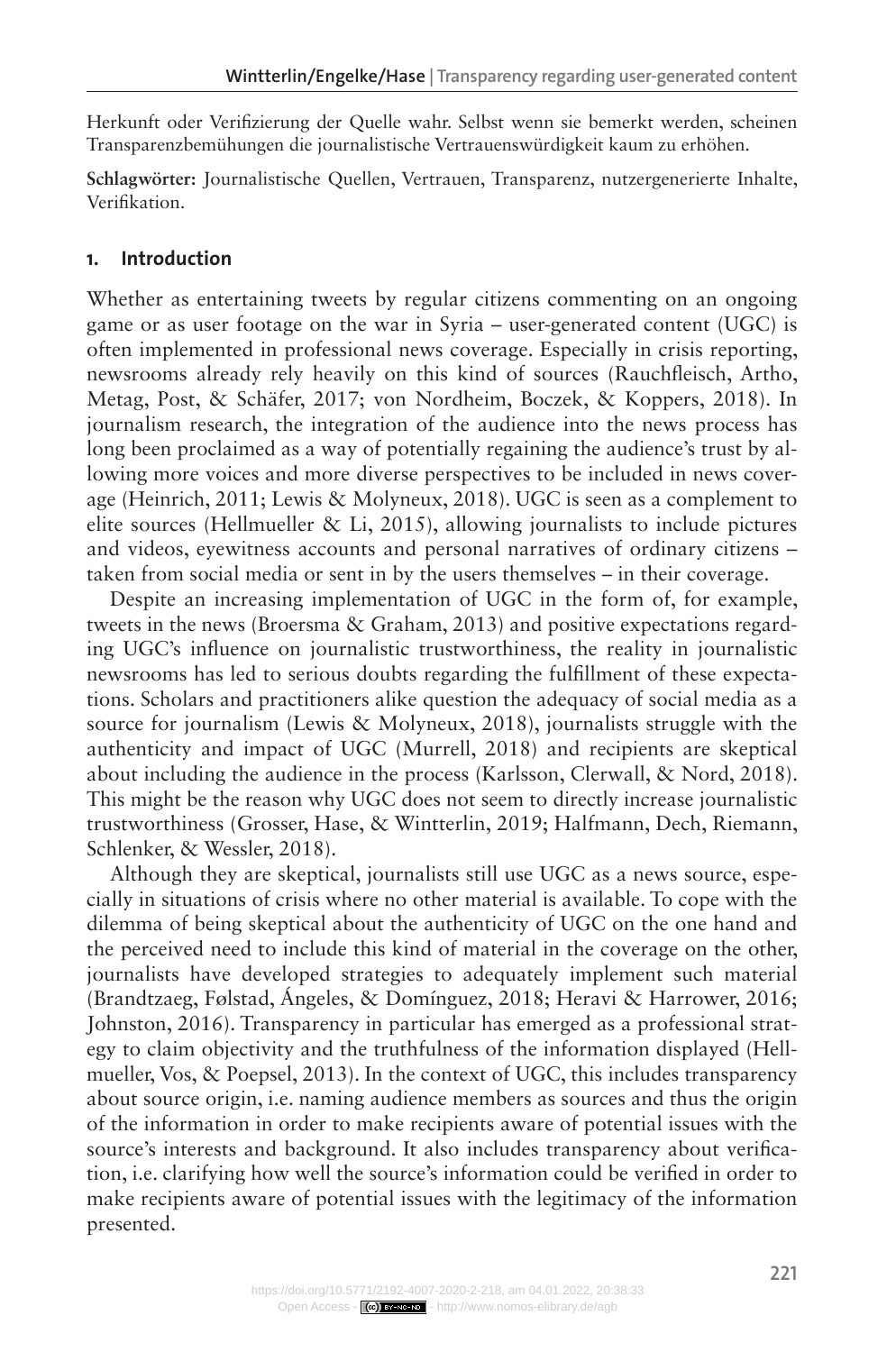However, how the audience evaluates these efforts of being transparent regarding UGC is unclear. We do not know whether these transparency strategies are even perceived by recipients: Do transparency strategies have any impact on journalism's trustworthiness concerning UGC or is the "oft-suggested antidote to the decline in credibility" (Curry & Stroud, 2019, p. 2) overrated – and journalists should look for other strategies to deal with UGC as a news source?

Our study examines how recipients perceive and evaluate transparency strategies used to implement UGC, specifically concerning the strategies' impact on journalistic trustworthiness. We conducted semi-structured interviews with German news recipients  $(N = 26)$  who differ in age, gender and the main source from which they regularly obtain news. By using a qualitative approach and including the perspective of the audience, we thereby expand current studies that mainly deal with journalistic views and their use of coping strategies when implementing UGC. While we know that these coping strategies are often implemented by journalists when using UGC (Johnston, 2016), our results reveal whether the audience actually perceives and values them during its news use. For journalistic practice, the results therefore provide valuable insights as to whether the two transparency strategies in focus are helpful tools to integrate UGC in a trustworthy way.

# **2. Theoretical background: The connection between UGC, trustworthiness and transparency**

#### 2.1 UGC as a news source

The emergence of users as new sources poses a major challenge to journalism because UGC differs from established sources in terms of available cues for the evaluation of their trustworthiness (Volkmer & Firdaus, 2013). The literature subsumes various forms of audience participation under the term UGC. A recent systematic review of communication research on UGC found that half of all examined studies focus on weblogs, discussion forums, Usenet, newsgroups, and mailings lists (Naab & Sehl, 2017). However, UGC specifically understood as a source in the form of personal narratives, eyewitness accounts, pictures and videos, which journalists in turn use to supplement their professional content (Hänska-Ahy & Shapour, 2013; Hellmueller & Li, 2015; Hermida & Thurman, 2008), appears to have garnered less attention. Journalists began to use this kind of UGC during and after events such as the Arab Spring in 2010, the London bombings in 2005, the tsunami in Southeast Asia in 2004 and the terror attacks 2001 in New York and near Washington. Nowadays, it has developed into a regularly used source, especially in the coverage of crises (Wintterlin, 2019) and breaking news (Bruno, 2011; Vis, 2013). This form of UGC is especially interesting because of its proximity to and integration with professional news content. Additionally, experimental research shows that vox pop tweets, for example, can influence how users perceive public opinion (Ross & Dumitrescu, 2019), which makes them an important part of news coverage.

As illustrated by the examples above, UGC is especially prevalent in political topics such as terror attacks, war, conflicts and political upheavals (Sacco & Boss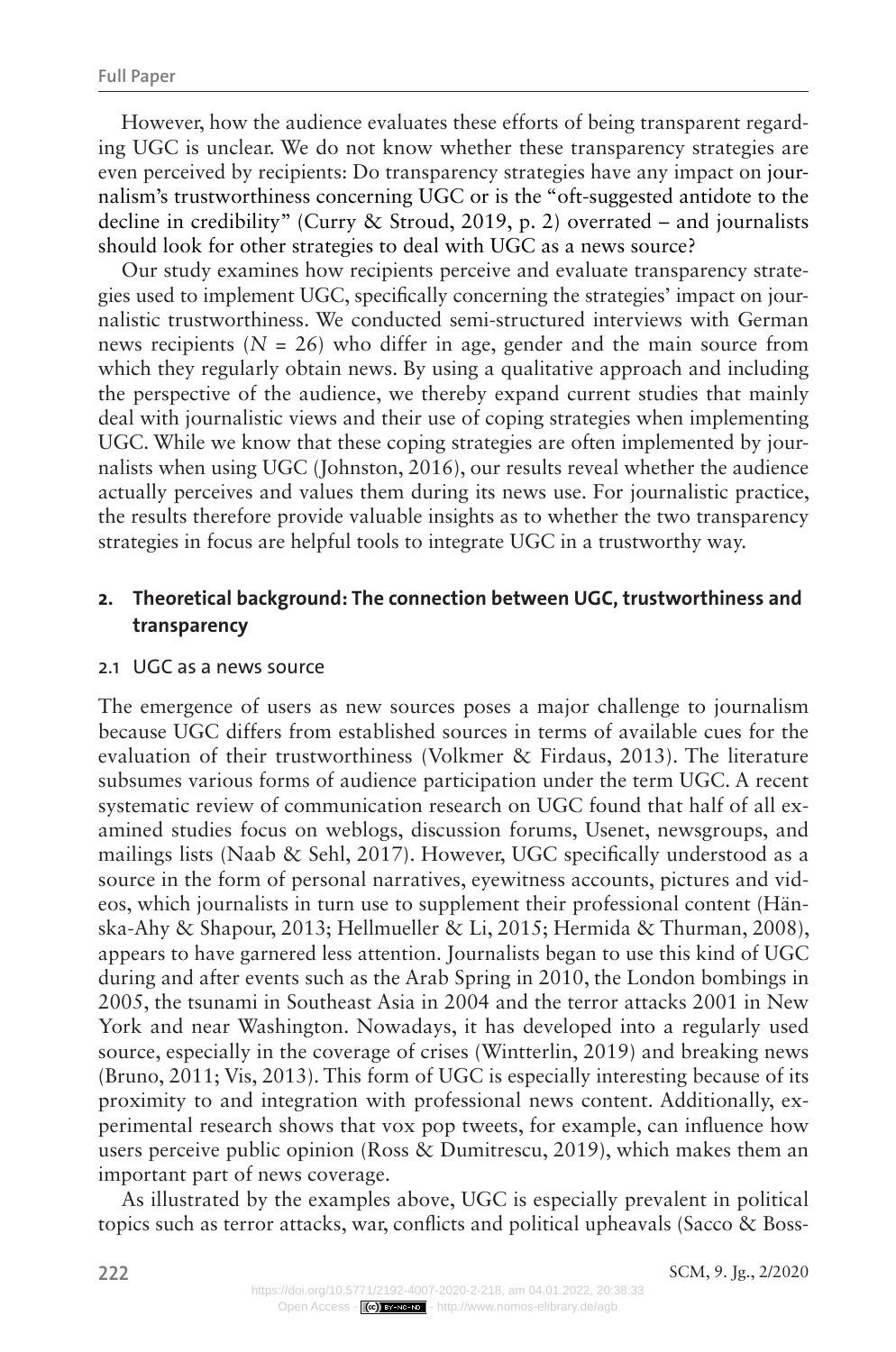io, 2015; Hellmueller & Li, 2015; Mortensen, 2015; Leuven, Heinrich, & Deprez, 2015): Journalists draw upon these new news sources in such situations because they are not present themselves or because UGC allows them to circumvent military or government restrictions on their reporting. However, research has also shown that UGC is often solicited for human interest news (Domingo, 2008; Hellmueller & Li, 2015) "rather than information about matters of greater public significance, [which is] coupled with concerns about biased and insufficiently credible material from users [on the part of the journalists]" (Singer, 2014, p. 59).

From the perspective of the audience, as well, UGC is a source which differs from established sources because the actors are usually not known and the integrated material, such as pictures or videos, sometimes does not meet journalistic standards (Wintterlin, 2019). This might increase the uncertainty about the reliability of facts displayed and therefore have an impact on how the audience views news coverage. For journalism research and journalistic practitioners alike, the question therefore arises as to whether the use of UGC in news coverage influences the perceived trustworthiness of journalism.

#### 2.2 UGC and journalism's trustworthiness

Following functional approaches to trust in systems, recipients' trust in journalism refers to journalism's function of selecting and communicating current information, thereby enabling follow-up action and communication on the part of the recipients (Blöbaum, 2014). The perceived trustworthiness of journalism is therefore determined by the extent to which recipients perceive their expectations regarding the correct functioning to be fulfilled (Giddens, 1990; Luhmann, 1979, for different conceptualizations of these expectations see e.g. Blöbaum, 2014; Grosser, 2016; Kohring, 2004).

So far, research on how the use of UGC as a source in journalistic coverage influences the fulfillment of these audience expectations, which determine the perceived trustworthiness, is scarce. Drawing on previous, mostly journalist-centric literature, the following mixed picture emerges (for more details see Grosser et al., 2019): On the one hand, the integration of UGC can positively influence the recipients' perceived diversity and currency of information. It does so by providing alternative voices to a story, bringing new stories to journalists' attention, and by enabling journalists to report on developing stories without being in the vicinity themselves (Hellmueller & Li, 2015; Kleemans, Schaap, & Hermans, 2015; McNair, 2013). Also, perceptions of authenticity and presence increase due to the integration of eyewitness videos (Halfmann et al., 2018). On the other hand, UGC can have a detrimental effect on the audience's perception of correctness and verifiability of information as well as of the reliability of sources. This is due to the fact that the real time and area of origin as well as possible agendas of UGC-providers are often hard to determine (Hermida, 2015; Sacco & Bossio, 2015; Singer, 2010). Mirroring potential audience concerns, journalists themselves show little trust in social media as a source despite frequently using it (Heravi & Harrower, 2016). Accordingly, they have started to develop strategies to preserve trustworthiness regarding the integration of UGC in online journalism.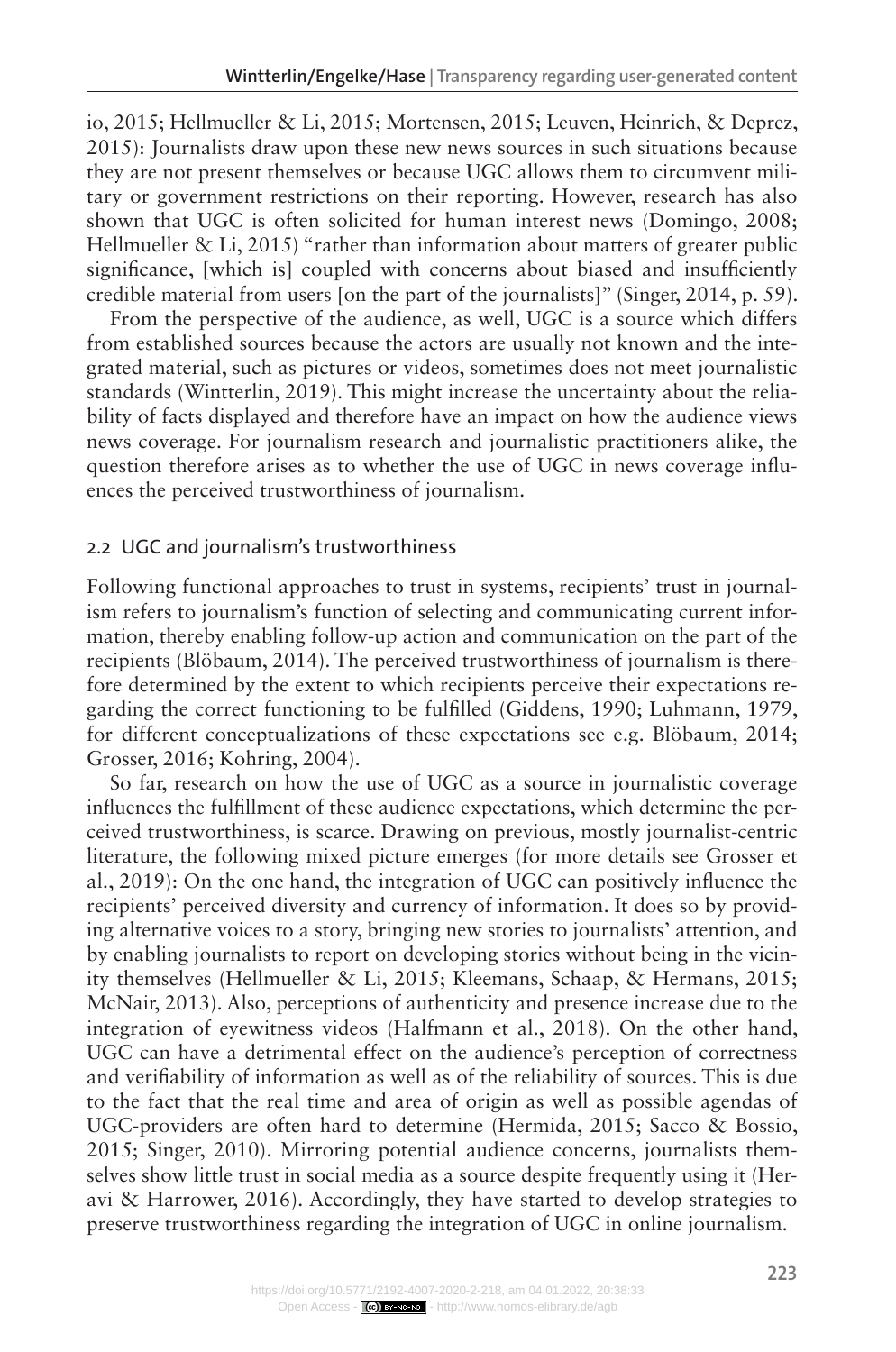#### 2.3 Journalistic strategies to preserve trustworthiness

In the pre-digital age, journalists were already aware of uncertainty regarding their sources and developed strategies to cope with this. As early as 1972, Tuchman describes so-called "strategic rituals" aimed at securing objectivity when presenting information, e.g. the comparison of a source's information to other, possibly conflicting information or the presentation of supporting evidence. These should enable journalists to claim objectivity related to their news pieces. In a digital world, the development of strategies to deal with new sources such as UGC turned out to be a major challenge for journalism (Lecheler & Kruikemeier, 2016).

There are various strategies journalists can adopt to deal with the rise and implementation of UGC, such as the establishment of external fact-checking institutions to verify claims made online (Brandtzaeg et al., 2018). However, strategies which manifest in regular news content, where UGC is implemented, are especially relevant for the recipients' everyday media use. According to Kovach and Rosenstiel's (2007) elaborations on elements of journalism, what distinguishes journalists from other content producers is their openness and honesty about methods and practices used to obtain information. Transparency serves as a central normative aspect of journalism because it fosters public accountability (Singer, 2007). Other authors also argue that journalism is shifting from objectivity to transparency as a guiding norm of the profession (Hellmueller et al., 2013). Following this reasoning, transparency serves as a means to maintain professional autonomy (Allen, 2008; Curry & Stroud, 2019) and preserves the trustworthiness of the journalistic profession.

Karlsson (2010) differentiates between participatory transparency, namely establishing openness by including the audience in the news process, and disclosure transparency. As a form of self-transparency about journalistic processes and products (Meier & Reimer, 2011), disclosure transparency enables journalists to be open about the way they select sources and to give background information about them. In the specific context of UGC, this paper concentrates on two strategies from the realm of disclosure strategies that deal with source transparency. First, we analyze the influence of transparency about the origin of UGC sources, specifically how detailed journalists name the source of such UGC. Second, we deal with transparency regarding the journalistic process of verifying information provided by sources, meaning that journalists tell the audience whether they tried to verify information obtained by the audience and if they were successful in doing so.

The first strategy in the realm of source transparency is transparency about the origin of the source. This form of disclosure transparency not only includes naming sources but also giving details about their interests (Meier & Reimer, 2011). Concerning UGC, this might entail specifying if material has been sent in by a recipient in contrast to pictures or videos made by journalists and to possibly give background information about this recipient, the context in which the information was obtained (such as the specific social media platform) and the manner in which the information was sent in or solicited.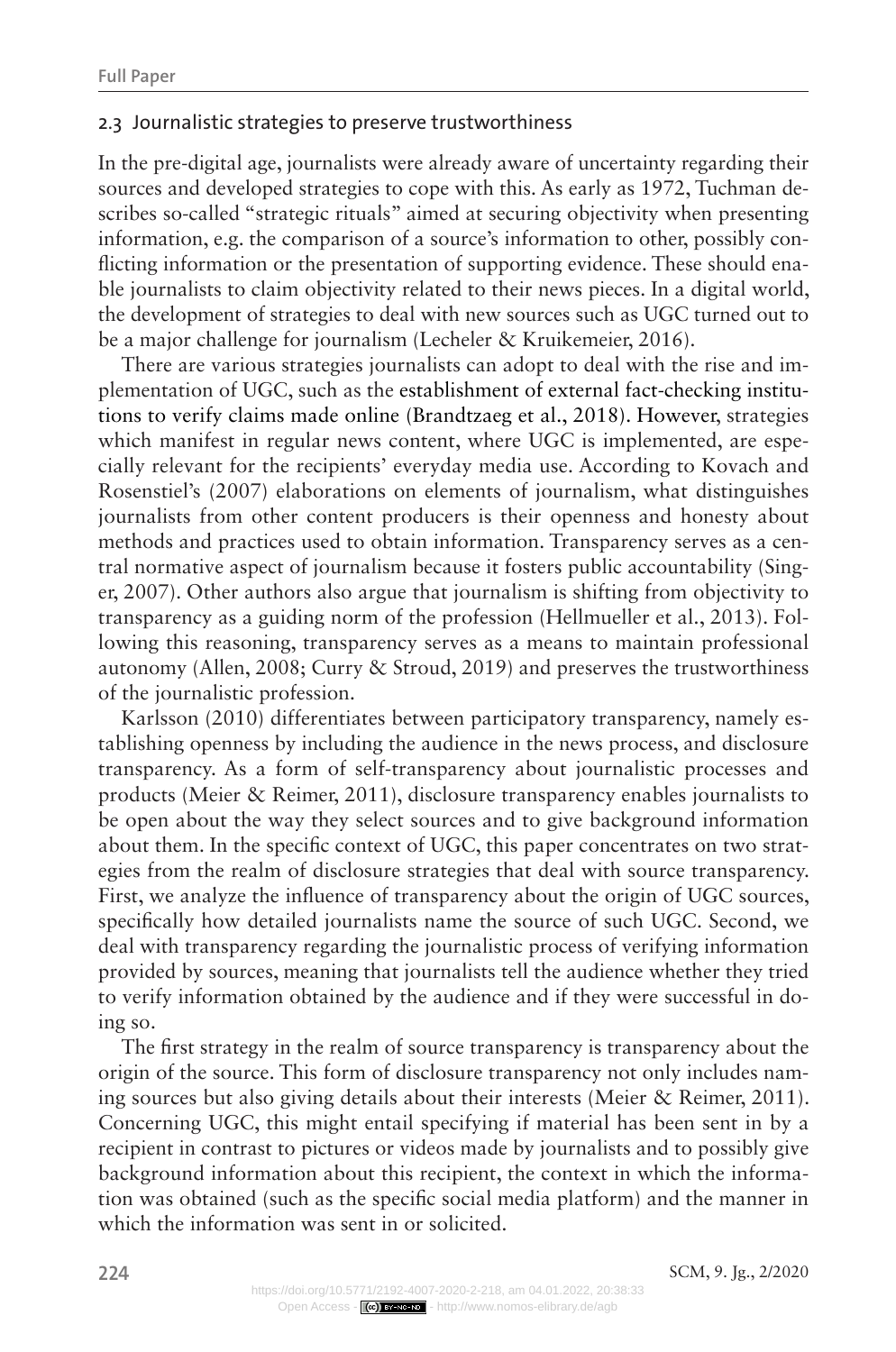The second strategy in the realm of source transparency analyzed here is transparency about verification attempts, e.g. the use of a disclaimer stating that information could not yet be verified as a "workaround method" (Brandtzaeg, Lüders, Spangenberg, Rath-Wiggins, & Følstad, 2015, p. 332) to deal with information not yet deemed reliable. Verification of sources – meaning, more specifically: verification of the information provided by the source – is especially important concerning UGC, as "the amount of potentially false or manipulated user-generated content makes it harder to filter and assess the accuracy of the different content and sources" (Brandtzaeg et al., 2015, p. 234, see also Murrell, 2017). Although they agree on the need for verification, journalists verify information and check facts less than they would like to due to time constraints (Machill & Beiler, 2009; Shapiro, Brin, Bédard-Brûlé, & Mychajlowycz, 2013). According to Broersma and Graham (2013), tabloids in particular seem to take information obtained from Twitter at face value with little indication of verification in a, as Bruno (2011) states, "tweet first, verify later" approach. Due to this ongoing trouble of correctly verifying sources and information, Duffy and Si (2017) conclude that non-elite information in social media has not yet had the large impact one might have expected.

It is unclear to what extent recipients actually perceive such transparency efforts and how they evaluate them. Generally, the audience values transparency as shown in several experiments and surveys (Koliska, 2017; Newman & Fletcher, 2017; van der Wurff & Schoenbach, 2014a; van der Wurff & Schönbach, 2014b) to an extent that journalists seem to underestimate (Heise, Loosen, Reimer, & Schmidt, 2014). However, a survey by Brown (2015) surprisingly indicates that recipients do not care about transparency about source origin when it comes to UGC. They even perceive labelling such content as UGC as an insult to their intelligence, as recipients feel they can tell by its quality that it is UGC, not content generated by journalists. Verification of information is important to recipients as well but they are quite unaware of what constitutes the journalistic process leading to verification (Brown, 2015) and do not always correctly perceive when journalists display whether a source could be verified or not (Grosser et al., 2019). If journalists use strategies regarding disclosure transparency in order to counteract the negative impact UGC might have on trustworthiness, but the audience seldom processes their implementation, the question arises as to whether the strategies even have any influence on recipients' evaluations of journalism's trustworthiness. Such questions have mainly been examined in quantitative settings. Experimental studies show little or no effect of transparency on trustworthiness (Curry & Stroud, 2019; Karlsson, Clerwall, & Nord, 2014; Koliska, 2017; Meier & Reimer, 2011). In this line of research, studies illustrate that visually displaying whether a source could be verified or not is only partly connected to journalistic trustworthiness (Kruikemeier & Lecheler, 2018). Also, the audience is especially skeptical when journalists are *not* able to verify a source with absolute certainty and demands that such information should not be published (Brown, 2015). Finally, the effect of transparent verification on trustworthiness differs by news topic, with a recent experimental study showing that an article with non-verified UGC is less trustworthy than an article with verified UGC for a political topic,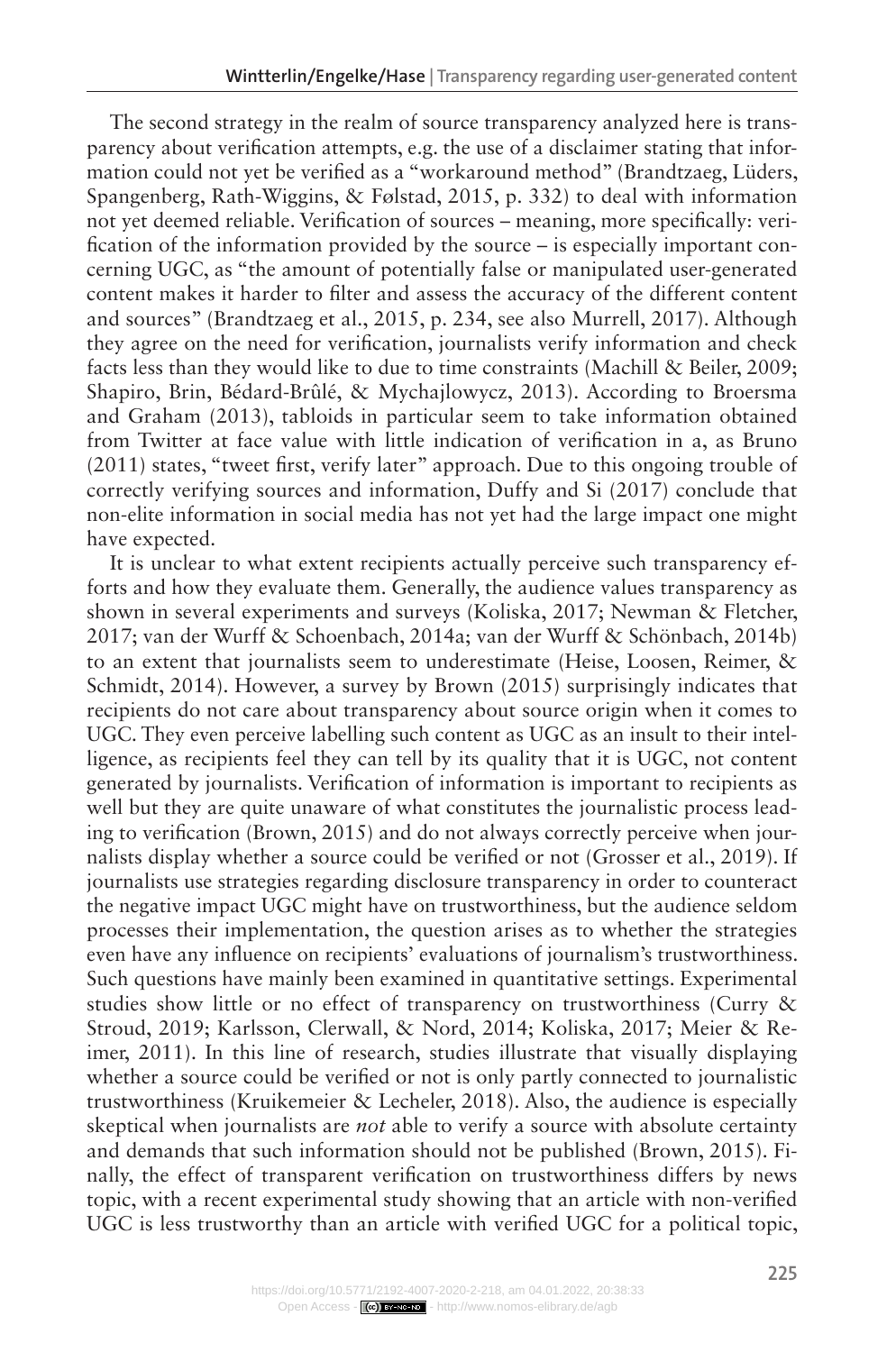while no effects were found for an article with a human interest topic (Grosser et al., 2019).

Hence, there seems to be a gap between the declared importance of transparency from the audience's point of view and whether and how the audience actually perceives related strategies (Koliska, 2017). So far, studies have neglected the nature of this link as the influence of journalistic strategies has mostly been measured quantitatively in experimental settings – without capturing to what extent recipients are actually aware of such efforts and what they value or criticize about them. In contrast, this study provides an in-depth examination of how the recipients evaluate source transparency, specifically concerning the origin of sources and verification of the information provided by the source in the context of UGC as a new source.

Based on the literature review above, we therefore pose two research questions:

*RQ1: Do recipients perceive journalistic transparency about the origin of UGC sources and how do they evaluate it, especially concerning journalistic trustworthiness?*

*RQ2: Do recipients perceive journalistic transparency about UGC verification and how do they evaluate it, especially concerning journalistic trustworthiness?*

#### **3. Method: Qualitative semi-structured interviews with German media users**

In order to answer these research questions, we conducted qualitative semi-structured interviews with German users  $(N = 26)$  of different journalistic offline and online media. To do so, we developed a topic guide based on common guidelines (e.g. Lindlof & Taylor, 2002; McCracken, 1998). The interviews were part of a larger project on participatory journalism. The topic guide and the interviews therefore also included questions on the use and perception of user comments (Engelke, 2020) and on media trust in general (Engelke, Hase, & Wintterlin, 2019), which are not discussed further in this paper. After obtaining the interviewees' informed consent, the interview started by asking recipients about their personal media usage in order to give them the opportunity to reflect on their media behavior and also about their general trust in journalism.

We then followed up with questions on our main area of interest, namely UGC and how it is perceived by the respondents in their everyday media usage. Most previous studies are rather abstract and do not work with real-life examples of UGC (for an exception see Andén-Papadopoulos, 2013). As we wanted the users to experience the situation as realistically as possible in order to gain an in-depth instead of merely abstract insights into their views, we introduced real-life examples of UGC in the context of both offline and online news. We included the examples to ensure that respondents would think of the kind of sources we understand to be UGC when answering our questions. Furthermore, we hoped the examples would allow respondents to more easily remember examples of UGC from their own media usage. The articles and videos are not a representative sam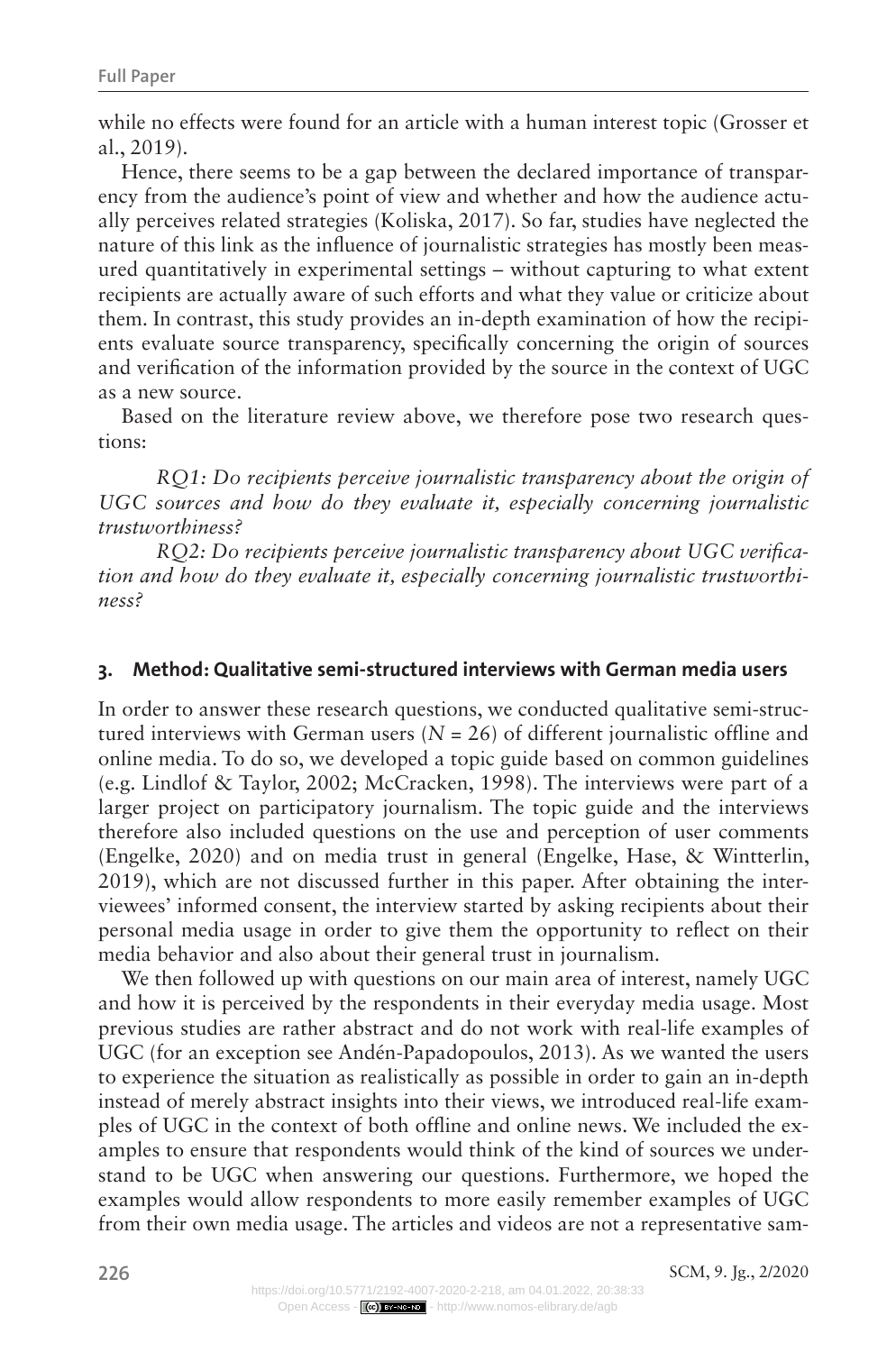ple of media coverage but rather examples taken from prominent and wellknown German media outlets. Nonetheless, to make respondents think of different types of media, we included examples from three different contexts (magazine, website, television) to mirror the different types of media usage on the part of the participants. Since our participants stemmed from all over Germany, including a regional or local newspaper example would have meant that many participants would not have known the specific regional outlet from their own media usage, while including an example from a national newspaper – which have comparably low usage (Newman et al., 2016) – would have meant that even more participants would not have known the outlet from their own media usage. The choice of "Der Spiegel," "Spiegel Online" and "Tagesschau" was therefore made because they are the three top brands in quality weekly magazines, websites and television as measured by percent of weekly usage in Germany in 2016 (Newman et al., 2016). Thus, we can assume that most participants have personally used these sources at one time or another and that the examples drawn from them can thus be considered real-life examples for our interviewees.

First, the recipients were shown a political report on asylum politics by "Der Spiegel" that used a non-professional picture – the source of which is named simply as Facebook – illustrating the reported incidents of mass sexual assaults on women on New Year's Eve 2015/6 in Cologne. A second, more humorous article from "Spiegel Online" illustrated the "bromance" between former U.S. President Barack Obama and former Vice President Joe Biden with users' tweets, indicating not only the platform Twitter as a source but also explicitly showing the users' names. Finally, a broadcasting piece by the television news program "Tagesschau" (length of 2 minutes), which is published by the public broadcasting station ARD, reported on the ongoing conflict in Syria whilst integrating video clips by eyewitnesses on the ground. The third piece explicitly mentioned the difficulty of verifying such material three times whilst the others did not mention verification. It also displayed the origin of this video to be the "Internet" without further specifications of either platform or specific user. We thus included a variety of forms of UGC which covered both strategies of naming sources and transparency about verification attempts (see Table 1). Furthermore, these specific articles were chosen to mirror more political news topics on the one hand (asylum politics, conflict in Syria) and more human interest news topics ("bromance" between Barack Obama and Joe Biden) on the other hand, since research has shown that the effect of verification differs by topic (Grosser et al., 2019) and UGC is regularly used in both crisis coverage and human interest news.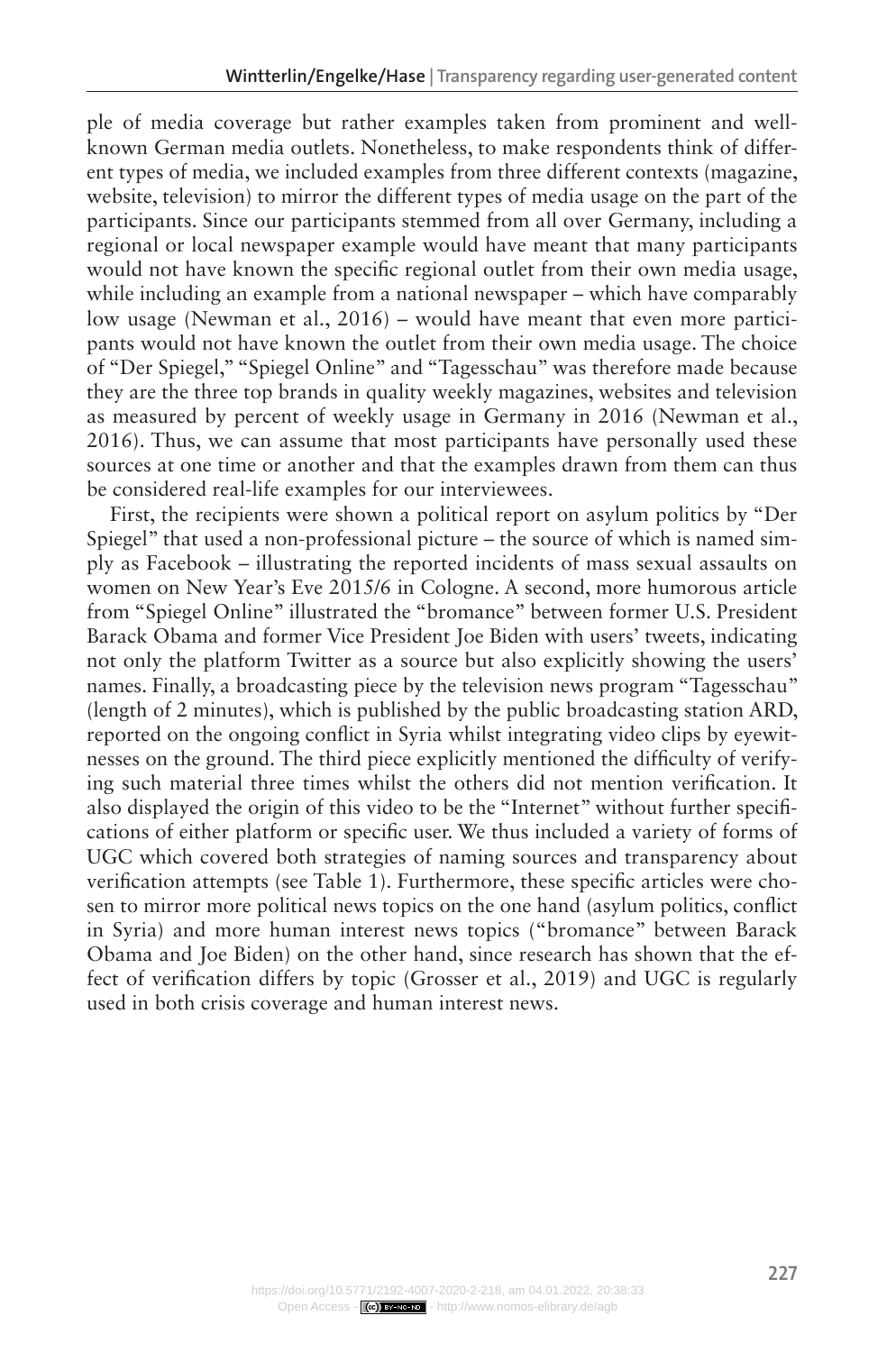| News piece                            | Transparency about source<br>origin | Transparency about<br>verification |
|---------------------------------------|-------------------------------------|------------------------------------|
| Report on asylum politics             | Medium                              | None                               |
| "Bromance" between Obama<br>and Biden | High                                | None                               |
| Conflict in Syria                     | Low                                 | High                               |

**Table 1. Real-life examples of the integration of UGC**

In the context of these examples, we asked the recipients whether they had ever perceived such content in the news, whether they had ever contributed such content themselves and how the use of UGC as a source influenced their perceived trustworthiness of journalistic pieces. Then, independent of whether respondents had already mentioned the difficulty of verification or the lack of transparency about the source, we asked whether they had perceived transparency about source origin and verification attempts in the examples. We also asked them what they generally thought about the necessity of making sources transparent or indicating verification issues as well as whether the taken measures were adequate. After the open questions, the interviewer used a short standardized survey to obtain socio-demographic data as well as awareness and usage of social media, which might be connected to attitudes regarding UGC.

The interviews were conducted by three researchers in November and December 2016 and mostly took place at the homes of the interviewees or via telephone. The interviews lasted between 25 and 60 minutes (*M* = 32 minutes). We initially recruited the participants, who were all German citizens, from amongst our social networks around the country and identified further participants via snowball sampling. Our sample  $(N = 26$ , see Appendix) was purposively chosen based on age (under 40 years/40 years and older), gender (male/female) and news media usage (predominantly online/predominantly offline) in order to include a broad range of users. We specifically checked for balance regarding the use of offline and online outlets for information, as the experience with UGC might differ based on media usage. The youngest participant was 18 and the oldest 75 years old  $(M = 39.3, SD = 16.0)$ , with those aged under 40 years and those aged 40 years and older represented equally. Finally, we interviewed equal numbers of women and men. Recipients had a diverse repertoire of media outlets with some using only the press and TV, others relying exclusively on the Internet for information and, lastly, users reporting a mixture of both information behaviors. Most of the interviewees knew different forms of social media (e.g. Facebook, Twitter, Instagram or Snapchat) and occasionally used some of them, with a focus on Facebook for everyday usage. Also, they reported a relatively high level of trust in the media – a point that we will return to later. Finally, while this was not part of the sampling criteria, the participants displayed a variety of educational backgrounds, although they were overall more educated than the public.

The interviews were transcribed without any paraphrasing and numbers were assigned to all interviewees instead of their names to guarantee anonymity. The analysis of the transcripts followed an abductive logic (Timmermans & Tavory,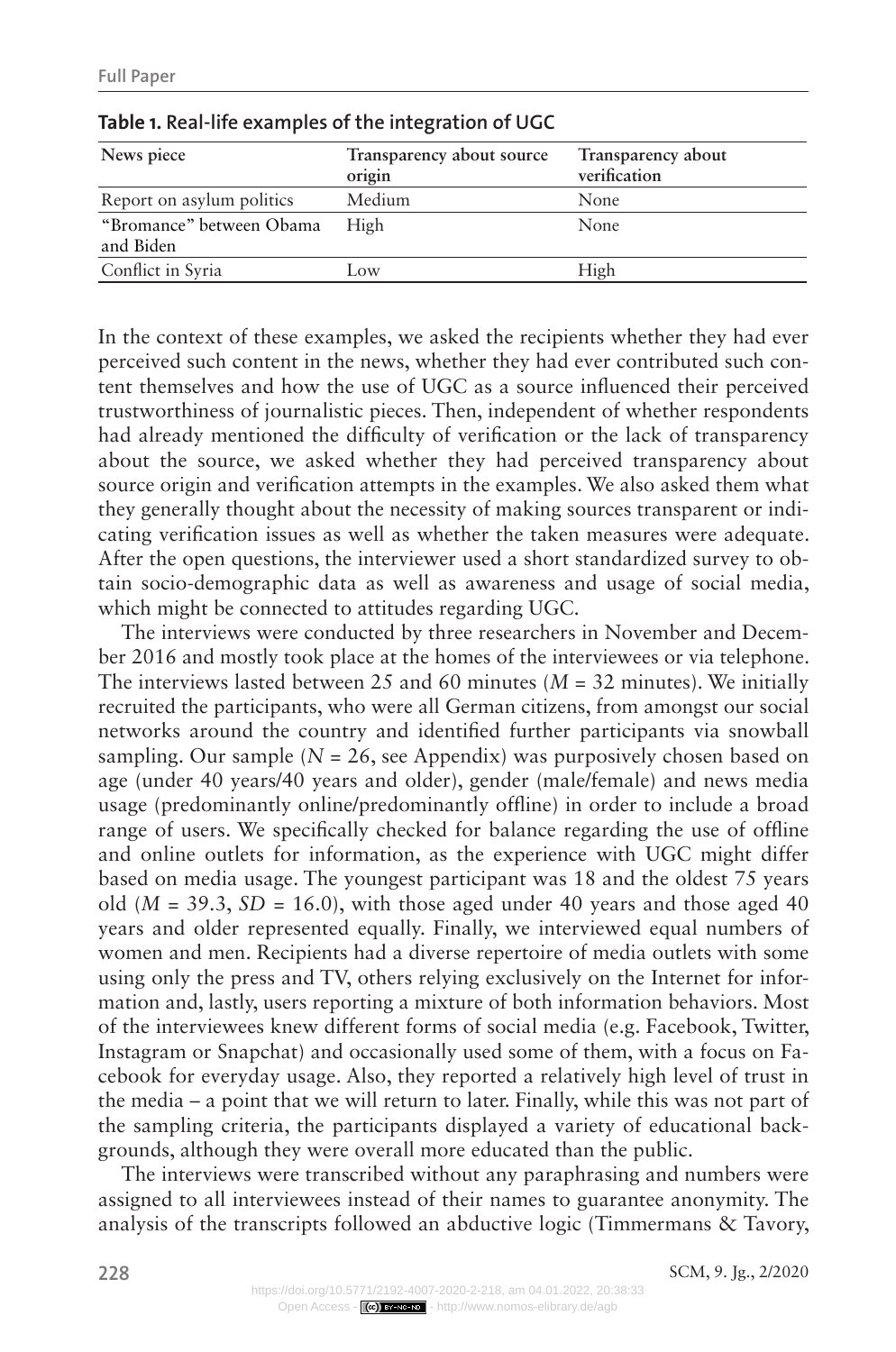2012), which combines insights from previous studies to develop overarching categories and uses qualitative content analysis (Mayring, 2010) to identify sub-categories and manifestations on the textual level. The broad categories included the perception of naming sources and transparency about verification in everyday media usage, evaluations of different levels of transparency and influences on the perceived trustworthiness of the journalistic piece. In a forward and backward process, the quotes sorted into these categories were then again compared with the transcriptions by another author and, lastly, discussed repeatedly within the group of authors.

Although such a flexible design allows researchers to follow up interesting responses in a way that self-administered questionnaires cannot (Robson, 2002), it is also at risk of the interviewer putting thoughts into the interviewee's mind (Karlsson et al., 2018). In the specific context of this study, some respondents did not know UGC at all or were not aware of verification and transparency attempts, which is why some interviewees struggled with whether they even had an opinion on such journalistic content and strategies. Although the interviews were semi-structured and we did follow up on questions for clarity, it was therefore specifically important for the interviewer to refrain from interrupting or proceeding with the next question if the interviewee was still trying to remember past experiences with such content or making up his mind about a question he had never contemplated before.

# **4. Results: Source and verification transparency have little impact on perceived trustworthiness**

# 4.1 Transparency about the origin of UGC sources

The first research question targets different levels of transparency about the origin of UGC sources. In the presented stimuli, the origin of the UGC was made clear to different extents. Stimulus 1 and 3 only mentioned "Facebook" or "Internet" as sources. The second piece included the original tweets with users' names. We asked the respondents if they perceived the information on the origin of the sources in our examples and in their everyday media usage and how they evaluated these transparency efforts.

# *4.1.1 Recipients' perceptions of source origin transparency*

Of the 26 respondents, five respondents did not recall information on the origin of the sources after they were shown real-life examples during the interview. "I don't think I would have read that at all, if it is written like that, then you have your eyes on what is happening and, uh, you don't notice it at all. I didn't notice it." (75, f, offline) Although the other 21 respondents perceived transparency about source origin in the very explicit examples in the interviews when asked for it, in general, they were skeptical about whether would have perceived the information in their everyday media usage. When the source identification was pointed out by the interviewer, one respondent for example said: "I would have probably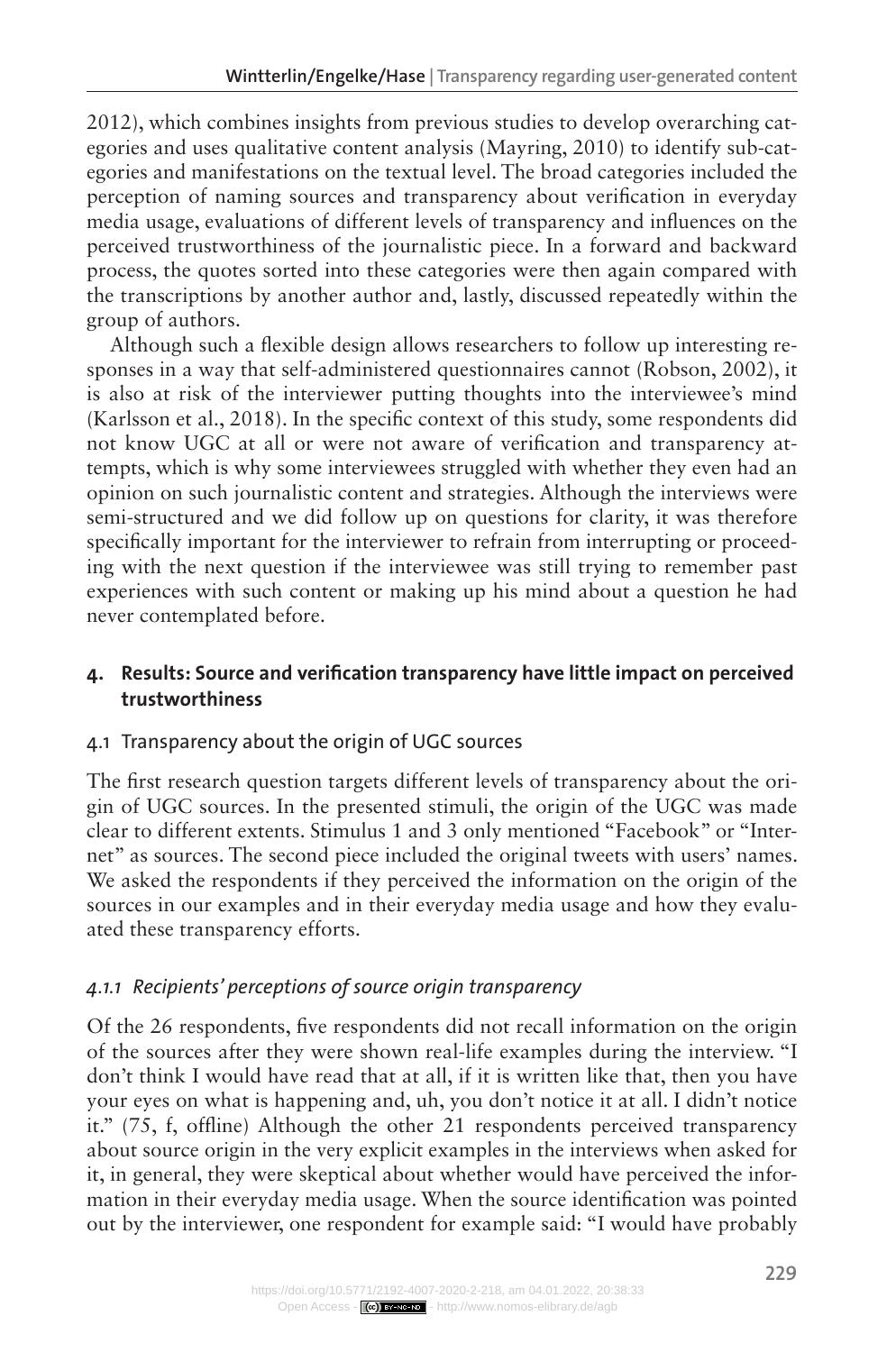not even read that if it is displayed like that. You know, you just watch what is going on and don't even perceive that" (75, f, offline).

#### *4.1.2 Recipients' evaluations of source origin transparency*

Regarding evaluations of transparency about source origin, we asked (1) whether the respondents think it is important to give information and (2) how this information affects their perception of the journalistic article.

First, asked about the importance of transparency efforts, 19 of all 26 respondents explicitly said that journalistic transparency should include transparency of sources because it helps the audience to evaluate the journalistic piece and enhances the authenticity of the article. Especially when confronted with the global statement "Source: Internet" as an indication of the origin of the "Tagesschau" video, the respondents reacted negatively. "They could say more about which website this is from. Source: Internet – I don't know, that's so big, where in the Internet am I supposed to check where the pictures are from?" (34, m, mixed) Or, as another respondent said, "Source: Internet – that is just like saying 'source: via somewhere in the universe'" (28, m, offline). Seven respondents and therefore a smaller number of recipients said that naming sources is just not important when it comes to their daily media usage. Regarding the examples, they stated that "Internet" is sufficient as an indication of a source. "Yeah, because the name of the person who recorded the video means nothing to me anyway." (62, f, mixed)

Second, with regard to the impact of transparency about the origin of UGC on their evaluation of an article, 18 of the respondents perceive transparency efforts to increase journalistic trustworthiness. "When I see how the journalist works, where he gets his sources from, and when I agree with them, […] then this would have a trust-increasing effect." (28, m, offline) Source transparency is perceived as a sign of quality. "I think that speaks for professional journalism, that it wasn't sold as pictures taken by the "Tagesschau" journalists or reporters, but they also made use of what was circulating on the Internet and pointed it out to the consumer and the television viewer." (55, m, offline) Only one respondent said that transparency about the origin of sources lowers the trustworthiness of an article. In general, this respondent was very skeptical about user-generated content as a source for journalistic coverage, leading to a rejection of all ways to integrate such sources. "When I see that it's not dpa or Reuters or what do I know, then I usually don't take such sources so seriously." (21, m, online) Seven other respondents were unsure about or had no opinion on how transparency about sources effects the perceived trustworthiness.

To summarize, most recipients were in agreement regarding their evaluation of transparency about the origin of sources when they are confronted with examples. In their everyday usage, most of them do not really notice from where or how journalists get their information or simply expect such information to be reliable. When users were specifically asked about transparency in the interviews, most said that they liked it when journalists reported the origin of the sources and that this also increases trustworthiness.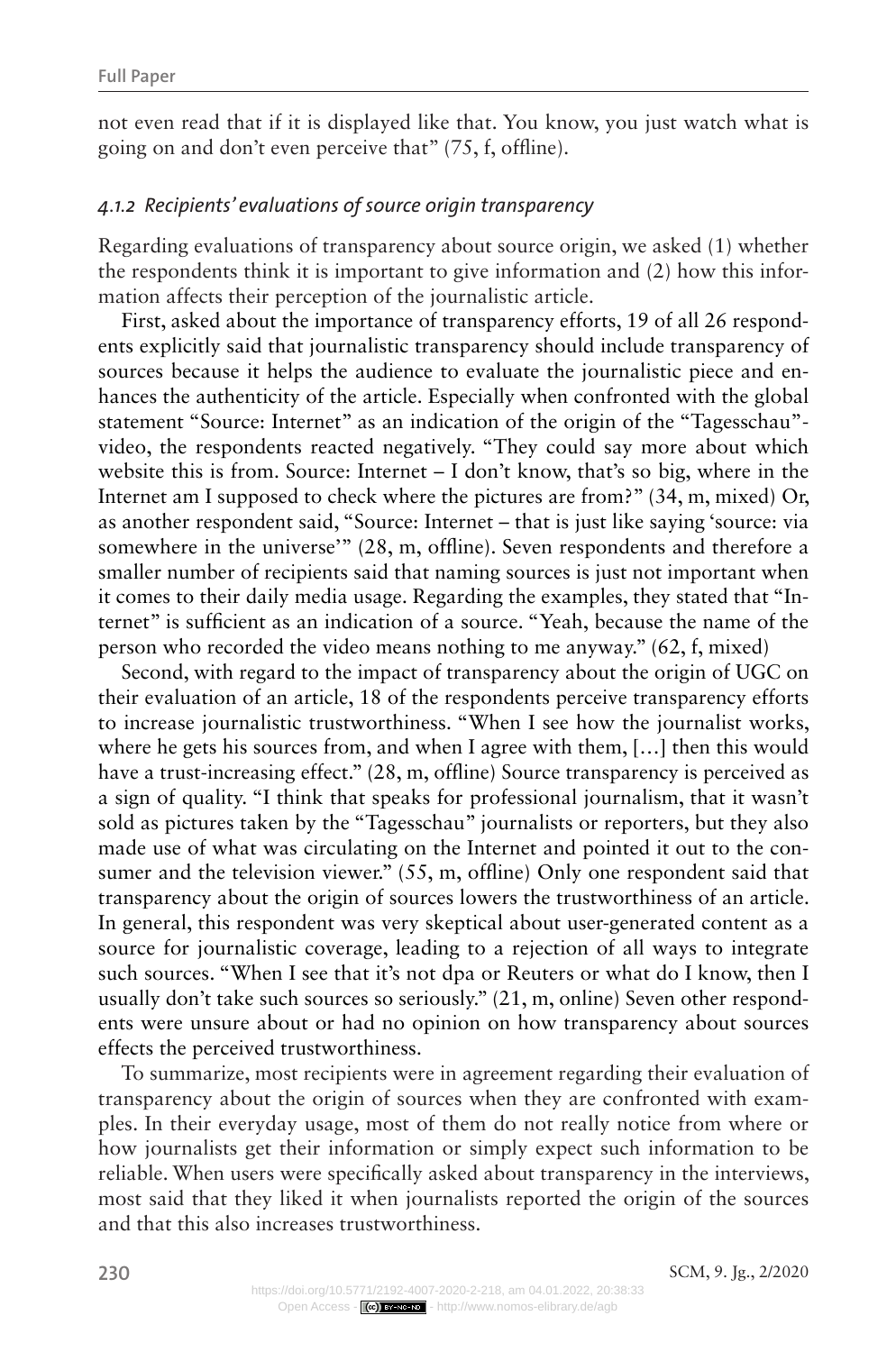# 4.2 Transparency about the verification of UGC sources

Apart from transparency about source origin, journalists can also indicate the trustworthiness of sources by being transparent about verification attempts.

# *4.2.1 Recipients' perceptions of verification transparency*

Confronted with the journalistic piece on the conflict in Syria, in which the verification process of the author is indicated very clearly, only three of the respondents did not recognize transparency about verification in this very concrete example. Another four of the respondents who recognized the information on verification said that they did not process it actively. Asked about the verification information in the "Tagesschau"-video, one respondent said: "Yes, he has talked in the subjunctive every now and then, but at the same time I thought: you're only busy with these pictures at first, and then you practically don't catch the word anymore. You do hear him, but in the end, you don't understand him." (54, f, mixed) Many respondents were unsure if they would have noticed mentions of verification in their everyday media usage. "That [authors' note: noticing the verification of information] surprised me, because usually I notice something like that less […]. In your example, it was stated twice and in all clarity that the video can't be verified." (27, f, offline) The result that, even in the very explicit example in the interviews, three respondents did not notice any claims about verification and four more just vaguely remembered statements regarding the verification of information raises doubts as to whether transparency about verification is perceived in everyday media usage.

# *4.2.2 Recipients' evaluations of verification transparency*

Afterwards, we again asked (1) whether the respondents think it is important to give information about verification and (2) how this information affects their perception of the journalistic article.

In the interviews, 23 of the 26 respondents said that it is important that journalists are transparent about the verification process if they are not completely sure about the authenticity of their sources. Hence, recipients think that transparency about verification is important. However, the picture turns if we look at the evaluation of how verification transparency affects the trustworthiness of a journalistic article. Only 14 of the 26 respondents said that being transparent about how UGC sources were verified makes them trust an article more. For them, verification transparency shows a professional attitude or signals high quality journalism and proves the reliability of the information presented. "Because it doesn't just flow in, but because attention is drawn to the fact that […] they cannot guarantee that what is shown here is correct, and whether the information is correct, and that's exactly what quality is for me."  $(27, f,$  offline) These recipients are in favor of verification transparency: "If he can't verify it and if it is very, very likely that it's real, then he should show it, but at least point out the problem repeatedly." (24, f, offline) In contrast, three respondents were unsure about the influence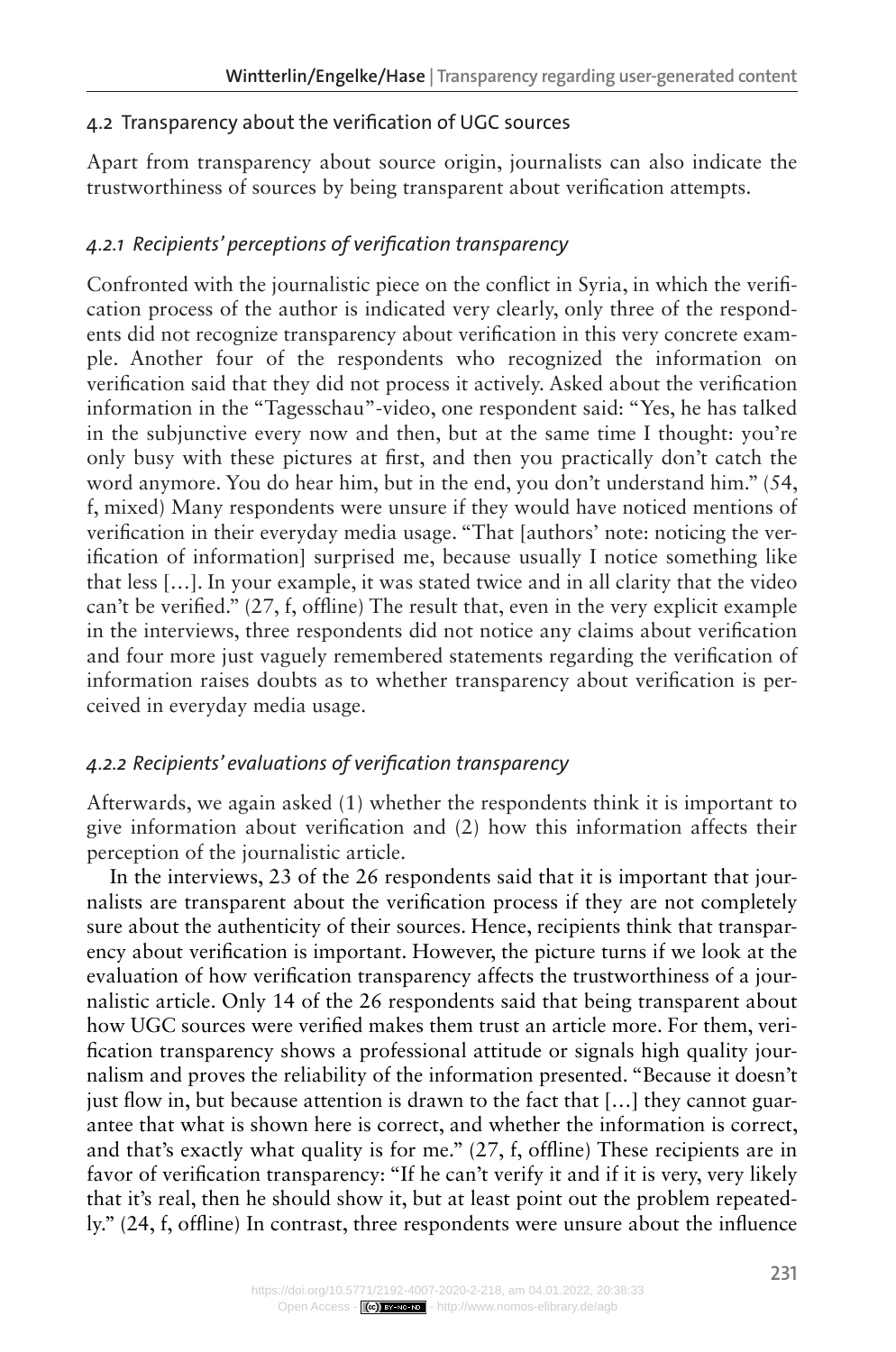of verification transparency and nine respondents evaluated it negatively because it indicates and triggers uncertainty. "On the one hand, they're somehow shooting themselves in the foot and saying: 'Okay, we couldn't verify that, but we're showing it to you now.' [...] Well, it comes across as a bit uncertain." (21, m, online) In part, this may be due to the fact that the respondents show high levels of media trust and usually rely on the heuristic that facts displayed in the media are true. "Doubts only arise when you hear something like that, like, yeah, they don't know exactly where the videos come from now." (43, f, online) Also, if displayed information turns out to be wrong, it does not matter if journalists were transparent about verification attempts before – rather, transparency causes a negative evaluation in hindsight. "If it turns out, for example, that the source was wrong or that a two-week old video or five-, six-year-old pictures were used, then of course my trust dwindles a bit." (21, m, online) Five respondents of the nine respondents who evaluated verification transparency negatively therefore said that unverifiable UGC should not be integrated in article at all. "If they can't verify it? [...] Well, then they should just leave it." (54, f, mixed)

In conclusion, when recipients are asked to think about transparency regarding verification attempts in journalistic pieces, a majority think that transparency about verification is, in theory, positive. However, many recipients indicated that they do not process verification actively in their daily media usage when verification information is less prominent. Furthermore, the transparent use of unverified UGC – the unverifiability of which is explicitly pointed out – is perceived ambivalently because it might lead to uncertainty regarding the reliability of the information displayed, in particular if this information turns out to be wrong. Hence, it is unlikely that displaying verification efforts will increase journalistic trustworthiness for the entirety of the audience.

#### 4.3 User typology

In a second part of the analysis, we grouped the recipients into types based on whether their evaluations of verification and source origin transparency were positive, negative or either neutral or not present. We looked for patterns of media usage, age, and general evaluations of UGC as a journalistic source. Overall, four types of users emerged.

We named the first group the "Sceptics"  $(n = 5)$ . They were the second oldest group  $(M = 48.6, SD = 19.5)$  and mainly used online media for news. In general, they are skeptical about UGC, as this quote shows: "If I found out that the information came from the journalist who wrote something about it, who informed himself, that's ok. But if it came from outside, you can't believe everything." (43, f, online) The sceptics are the most critical about both transparency strategies: They evaluated verification transparency negatively, especially when journalists cannot verify their information, which they think is a deal-breaker for implementing UGC, and were negative about or had no opinion on source origin transparency because they are not interested in the journalistic practices and trust the journalists to do their job. "So, I actually had a lot of trust in the news, that [au-

**232** SCM, 9. Jg., 2/2020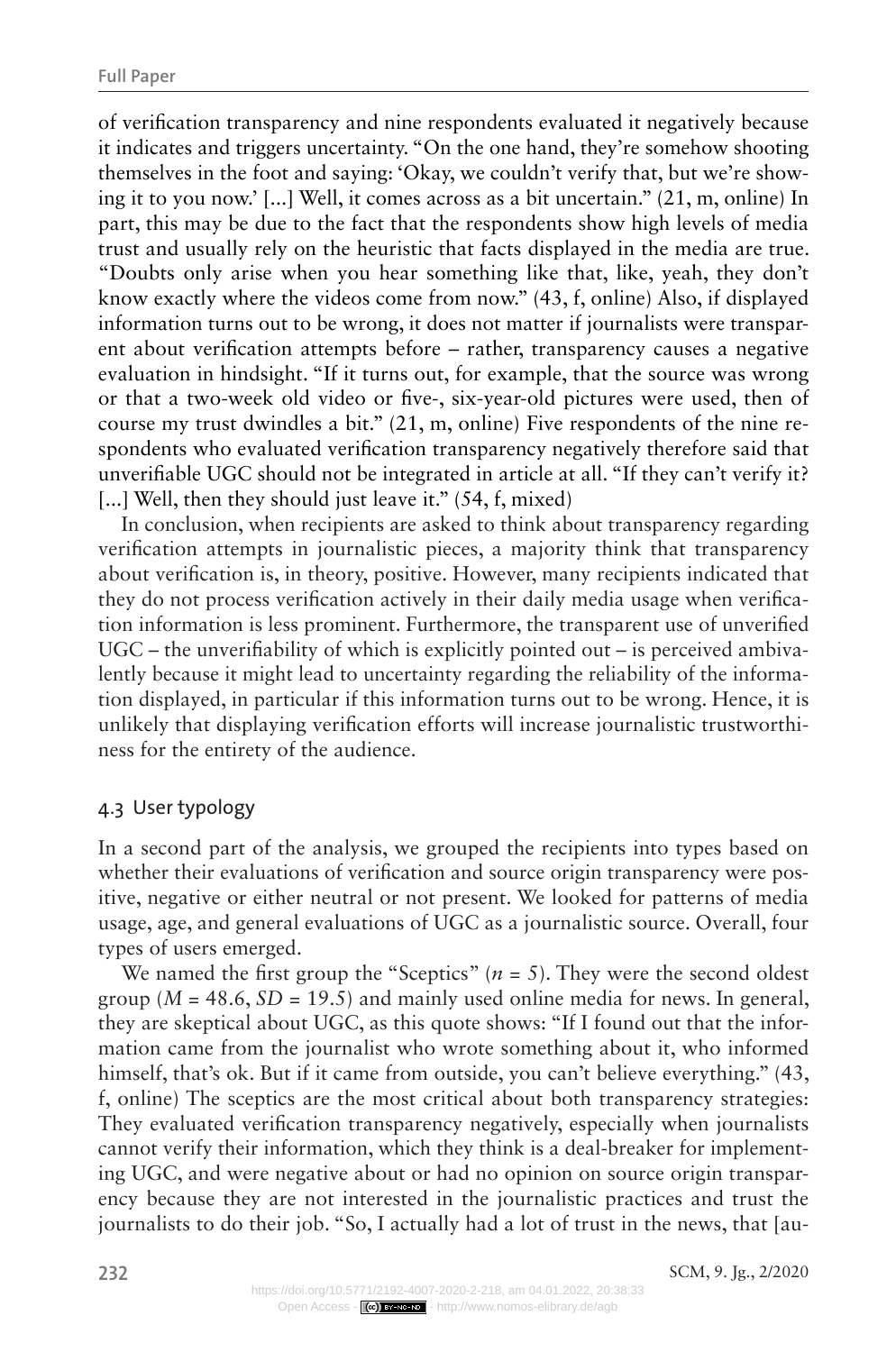thors' note: transparency about source origin] is really only now coming to my attention." (75, f, offline)

The second group, the "Conservatives,"  $(n = 6)$  was 37.0 years old on average  $(SD = 14.9)$  and mainly used offline media. They are quite similar to the "Sceptics": They also evaluated the use of UGC as a source negatively because they are concerned about possible manipulations. While the "Conservatives" are not as negative about transparency strategies as the "Sceptics" – all of them evaluated source origin transparency positively because it contributes to a better understanding of how journalists get their information –, verification transparency is still predominately evaluated negatively due to the danger of triggering uncertainty about journalistic authority and trust in sources.

The third group, the "Undecided," ( $n = 3$ ) was 54.3 years old on average (*SD* = 10.3) and thus the oldest group. The "Undecided" are mainly unaware of UGC as a news source as well as of transparency strategies related to it. They evaluated UGC as a news source negatively or did not really think about it. Their attitude towards source origin and verification transparency was not very pronounced. Overall, they reflect their own media use the least.

The fourth group, which we named the "Confidents," was the biggest  $(n = 12)$ and youngest group ( $M = 32.9$ ,  $SD = 13.3$ ). This group holds more positive attitudes towards UGC as a news source because it delivers more facts and the journalistic article is therefore perceived as more authentic. Source origin transparency is valued because the more transparent the source origin is "the more certain I can be about evaluating it correctly and knowing, well, how probable it is that the information is correct" (18, m, online). Verification transparency is evaluated positively because they expect journalists to communicate uncertainty. They see it as an indicator for quality and honesty. One respondent said: "He [the journalist] constantly points out: I give you the information, but I can't confirm it one hundred percent myself. You are a mature recipient, you can partly classify it yourself. I think that's quite well done." (40, male, offline)

#### **5. Discussion and conclusion**

Transparency is often proclaimed to be a professional strategy to cope with uncertainty about the reliability of sources in the process of news production (Tuchman, 1972). As a new norm in journalism, at least according to journalists (Hellmueller et al., 2013; Singer, 2007), it might help with new challenges, for example the increasing use but challenging implementation of online sources (Lecheler & Kruikemeier, 2016). This study complements previous studies on journalistic views by analyzing recipients' views on transparency strategies in the context of UGC using in-depth interviews.

In general, results indicate that journalists' and recipients' views might differ less than one might expect: Recipients themselves, similar to journalists, are still in the process of figuring out what UGC entails and how it should be implemented (see also Metzger, Flanagin, Markov, Grossman, & Bulger, 2015; Wright, Shemberger, & Price, 2016). When asked about two different transparency strategies in the realm of source transparency – transparency about source origin and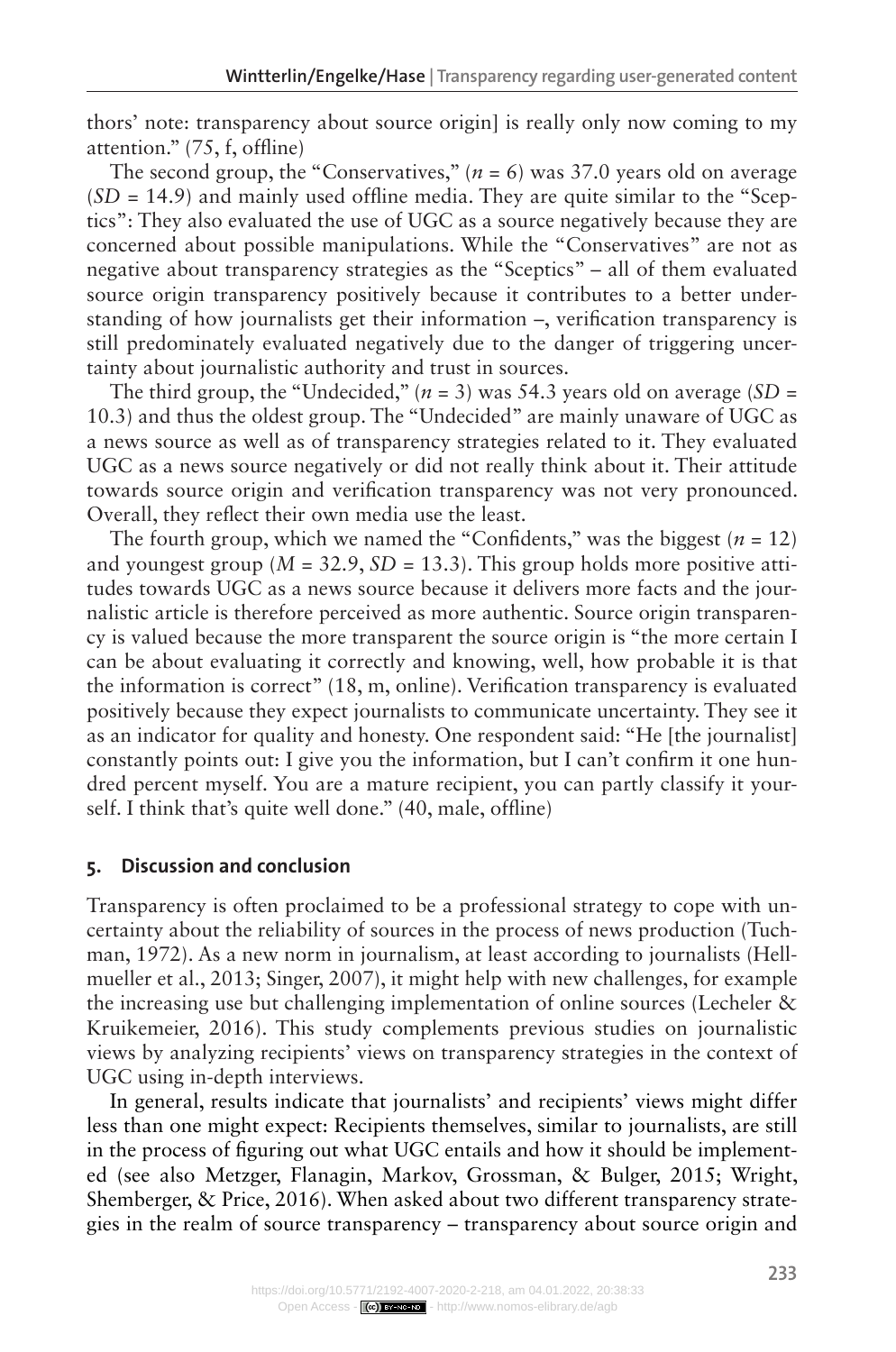transparency about verification attempts –, most recipients say they do not perceive transparency in their daily media usage, a result mirrored by experimental studies (Grosser et al., 2019). However, when explicitly asked about it, recipients think transparency is important, which is also in line with previous studies (van der Wurff & Schönbach, 2014b; Newman & Flechter, 2017; but see Brown, 2015). Specifically, transparency about verification attempts is slightly more important to the audience than transparency about source origin. However, the fact that journalistic transparency is perceived as important does not mean that it automatically increases journalistic trustworthiness. While transparency about source origin influences trustworthiness positively in the eyes of most recipients, transparency about verification attempts, in turn, is met with more mixed reactions by the audience: While some recipients find that transparency about verification attempts signals professional journalism, others think displaying it might trigger uncertainty, especially when material could not be verified, thus ultimately decreasing journalistic trustworthiness. Overall, the influence of transparency strategies on trustworthiness should, as underlined by experimental studies (e.g. Kruikemeier & Lecheler, 2018) and surveys (Manninen, 2020), therefore be questioned. This is in line with other studies showing little or no effects of such strategies to increase trustworthiness on the audience's existing attitudes regarding news media (Curry & Stroud, 2019; Karlsson, Clerwall, & Nord, 2017; Karlsson et al., 2018).

To give a more general overview of views on transparency strategies, we tried to identify overarching attitudes towards transparency strategies in the form of a user typology. Obviously, this typology is based on only 26 interviews and should be interpreted with caution: We can neither claim to grasp all potential types of attitudes nor make general statements about how prevalent they are in the population. According to the analysis, negative evaluations of transparency strategies might have different reasons. Media users in our sample had high trust in journalism. This could be one reason why many do not even think about or do not need additional information from journalists on how they, for example, evaluate the sources they decided to use for their coverage. Recipients simply expect journalists to only include reliable information. Therefore, they are either not interested in or not aware of transparency strategies related to UGC (the "Undecided") or think that UGC as source itself and specifically transparency related to it might trigger uncertainty, for example when displaying unclear sources as the origin of information or being transparent about not being able to verify information (the "Sceptics," the "Conservatives"). Only the "Confidents," including the youngest recipients in our sample, evaluated both strategies positively. This might indicate that younger recipients are more used to different forms of sources, such as UGC, and are more aware of possible manipulations online with the consequence that they want to be informed on such. In sum, we find around half of all recipients to be advocates of both transparency strategies when implementing it, while the other half either have no specific opinion on these issues or see danger in at least one of these forms of transparency, mostly in verification attempts.

Our study leads to implications for journalistic practice: Transparency attempts have to be made very explicit for recipients to perceive and process them.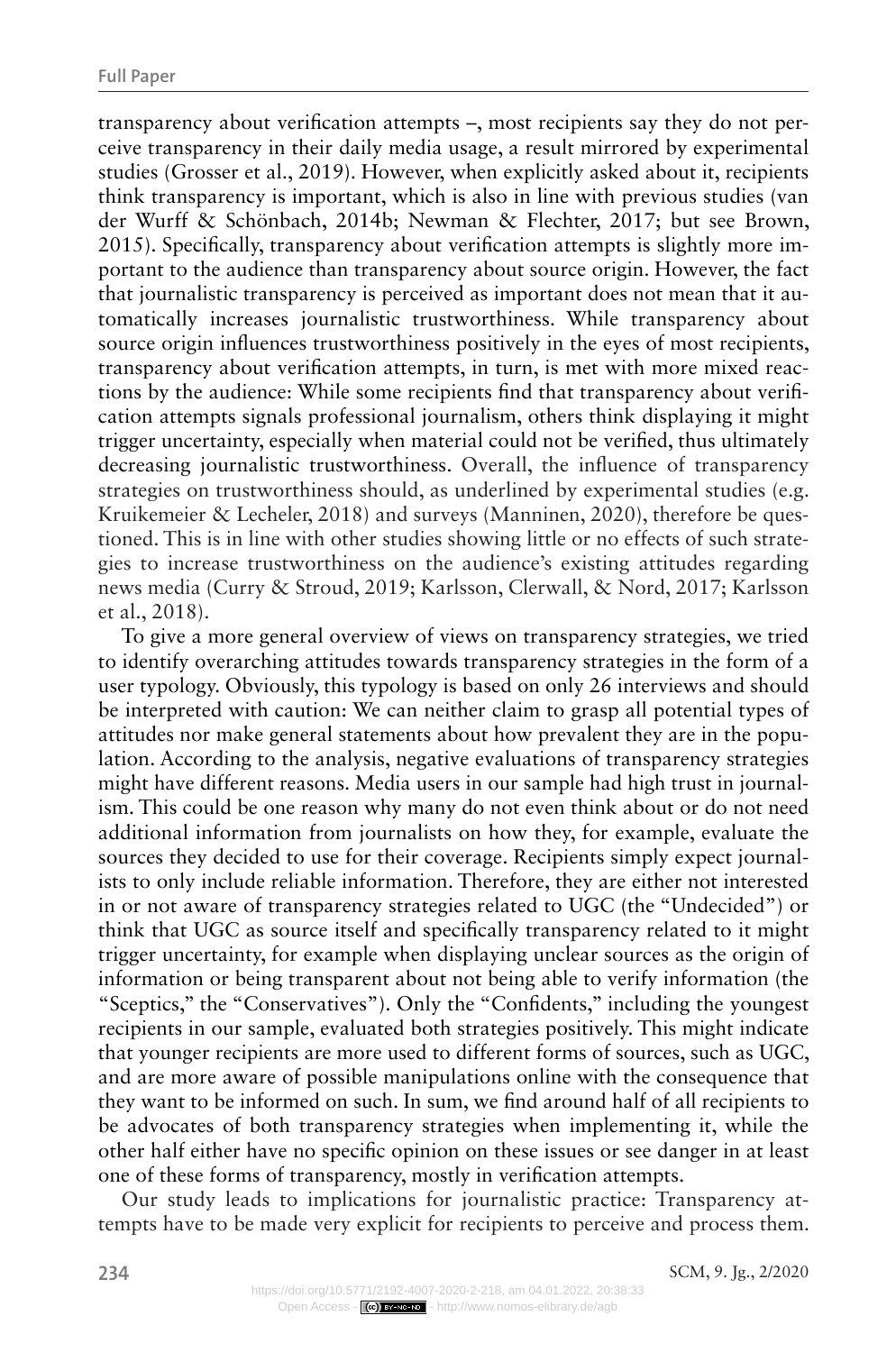However, since the user typology indicates that there is no one-fits-all-strategy on how to implement UGC transparently, journalists should not set their hopes on transparency in order to regain recipients' trust. To meet the expectations of those who are interested in the sources of an article and not bother those who do not value transparency about source origin, journalists could provide additional information on the sources in a separate section. Non-verifiable information should, in general, be used with caution and accompanied not only by transparency on the non-verifiability, but also by explanations as to why UGC was nevertheless included in order to counterbalance uncertainty. Thus, the expectations of various user types – both those who are not interested and tentatively feel bothered by transparency efforts (the "Sceptics," the "Conservatives," the "Undecided") and those who welcome and value them (the "Confidents") – can be met.

There are several limitations to this study which readers should bear in mind. On the one hand, our transparent verification example was quite explicit, as verification attempts were repeatedly stated and connected to a context to which recipients tend to relate this debate – here, manipulation through propaganda material. An unverified video showing acts of war in Syria is certainly different from an unverified tweet from a social media user or video footage illustrating natural disasters. Thus, in other contexts, both the perception of transparent verification attempts and conclusions regarding its influence on trustworthiness might have differed. On the other hand, we are also drawing from a limited purposive sample with mostly well-educated Western media users in Germany that have medium to high trust in journalism and rather low social media efficacy. Hence, our results do not offer insights for a representative part of the German population but provide first indications on how users might perceive transparency with regard to UGC, why transparency might be less promising than hoped, and which user types emerge regarding UGC and transparency efforts. Our typology of attitudes towards transparency only offers a starting point for future research but should not be perceived as fixed or generalizable. Future studies should include media users with diverging levels of trust, less education, other cultural backgrounds or a higher social media efficacy as, for example, education is partially associated with media trust (Tsfati & Ariely, 2014) and recipients with higher media trust tend to be more open to journalistic transparency efforts (Karlsson et al., 2017). Additionally, due to the examples used in the interviews, recipients mainly talked about quality media. Findings might differ for tabloid media because they are perceived as less credible (e.g. Schultz et al. 2017) and the sourcing of UGC differs from quality media (Broersma & Graham, 2013).

#### **References**

- Allen, D. S. (2008). The trouble with transparency. The challenge of doing journalism ethics in a surveillance society. *Journalism Studies*, *9*(3), 323–340. [https://doi.](https://doi.org/10.1080/14616700801997224) [org/10.1080/14616700801997224](https://doi.org/10.1080/14616700801997224)
- Andén-Papadopoulos, K. (2013). Media witnessing and the 'crowd-sourced video revolution.' *Visual Communication*, *12*(3), 341–357.<https://doi.org/10.1177/1470357213483055>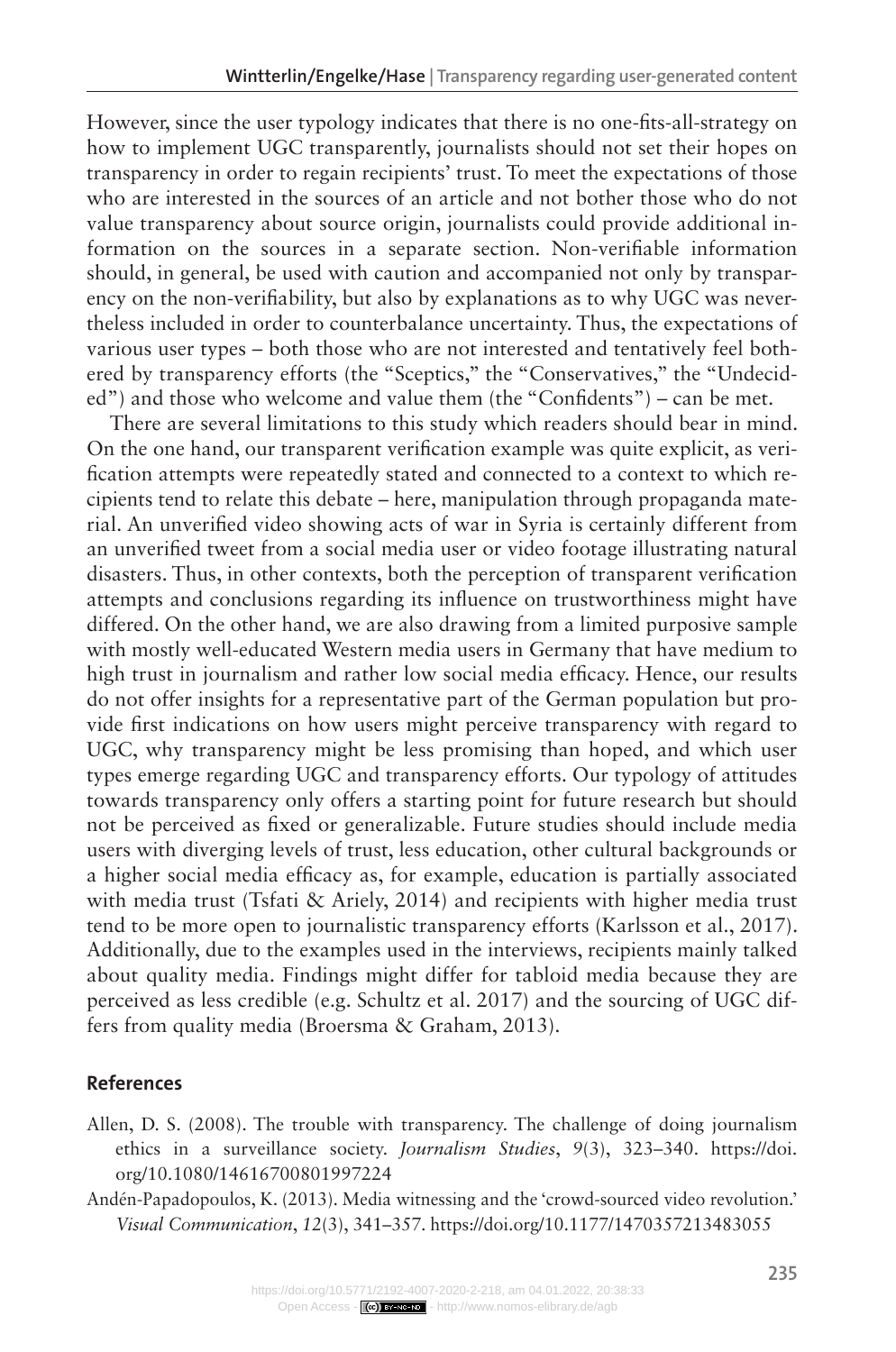- Blöbaum, B. (2014). *Trust and journalism in a digital environment*. Oxford. Retrieved from https://reutersinstitute.politics.ox.ac.uk/sites/default/files/2017-11/Trust and Journalism in a Digital Environment.pdf
- Brandtzaeg, P. B., Følstad, A., Ángeles, M., & Domínguez, C. (2018). How journalists and social media users perceive online fact-checking and verification services. *Journalism Practice*, *12*(9), 1109–1129.<https://doi.org/10.1080/17512786.2017.1363657>
- Brandtzaeg, P. B., Lüders, M., Spangenberg, J., Rath-Wiggins, L., & Følstad, A. (2015). Emerging journalistic verification practices concerning social media. *Journalism Practice*, *10*(3), 323–342.<https://doi.org/10.1080/17512786.2015.1020331>
- Broersma, M., & Graham, T. (2013). Twitter as a news source. *Journalism Practice*, *7*(4), 446–464. <https://doi.org/10.1080/17512786.2013.802481>
- Brown, P. (2015). *It's genuine, as opposed to manufactured. A study of UK news audiences' attitudes towards eyewitness media*. Oxford. Retrieved from https://firstdraftnews. org/wp-content/uploads/2018/03/'It's-Genuine-as-Opposed-to-Manufactured'- A-Study-of-UK-News-Audiences'-Attitudes-towards-Eyewitness-Media\_0.pdf
- Bruno, N. (2011). *Tweet first, verify later: How real time information is changing the coverage of worldwide crisis events*. Oxford. Retrieved from [https://reutersinstitute.poli](ttps://reutersinstitute.politics.ox.ac.uk/our-research/tweet-first-verify-later-how-real-time-inform)[tics.ox.ac.uk/our-research/tweet-first-verify-later-how-real-time-information-changing](ttps://reutersinstitute.politics.ox.ac.uk/our-research/tweet-first-verify-later-how-real-time-inform)[coverage-worldwide-crisis](ttps://reutersinstitute.politics.ox.ac.uk/our-research/tweet-first-verify-later-how-real-time-inform)
- Domingo, D. (2008). Interactivity in the daily routines of online newsrooms: dealing with an uncomfortable myth. *Journal of Computer-Mediated Communication 13*(3): 680– 704. doi:10.1111/j.1083-6101.2008.00415.x
- Duffy, A., & Tan Rui Si, J. (2017). Naming the dog on the internet: Student reporters' verification tactics for non-elite newsmakers online. *Digital Journalism*, *6*(7), 910–927. <https://doi.org/10.1080/21670811.2017.1377092>
- Engelke, K. M. (2020). Enriching the conversation: Audience perspectives on the deliberative nature and potential of user comments for news media. *Digital Journalism*, *8*(4), 447–466. <https://doi.org/10.1080/21670811.2019.1680567>
- Engelke, K. M., Hase, V., & Wintterlin, F. (2019). On measuring trust and distrust in journalism: Reflection of the status quo and suggestions for the road ahead. *Journal of Trust Research*, *9*(1), 66–86. <https://doi.org/10.1080/21515581.2019.1588741>
- Giddens, A. (1990). *The consequences of modernity*. Cambridge, UK: Polity Press.
- Grosser, K. M. (2016). Trust in online journalism. A conceptual model of risk-based trust in the online context. *Digital Journalism*, *4*(8), 1036–1057. [http://doi.org/10.1080/216](http://doi.org/10.1080/21670811.2015.1127174) [70811.2015.1127174](http://doi.org/10.1080/21670811.2015.1127174)
- Grosser, K. M., Hase, V., & Wintterlin, F. (2019). Trustworthy or shady? Exploring the influence of verifying and visualizing user-generated content (UGC) on online journalism's trustworthiness. *Journalism Studies*, *20*(4), 500–522. [https://doi.org/10.1080/146](https://doi.org/10.1080/1461670X.2017.1392255) [1670X.2017.1392255](https://doi.org/10.1080/1461670X.2017.1392255)
- Halfmann, A., Dech, H., Riemann, J., Schlenker, L., & Wessler, H. (2018). Moving closer to the action: How viewers' experiences of eyewitness videos in TV news influence the trustworthiness of the reports. *Journalism & Mass Communication Quarterly*, *96*(2), 367–384. <https://doi.org/10.1177/1077699018785890>
- Hänska-Ahy, M. T., & Shapour, R. (2013). Who's reporting the protests? Converging practices of citizen journalists and two BBC world service newsrooms, from Iran's election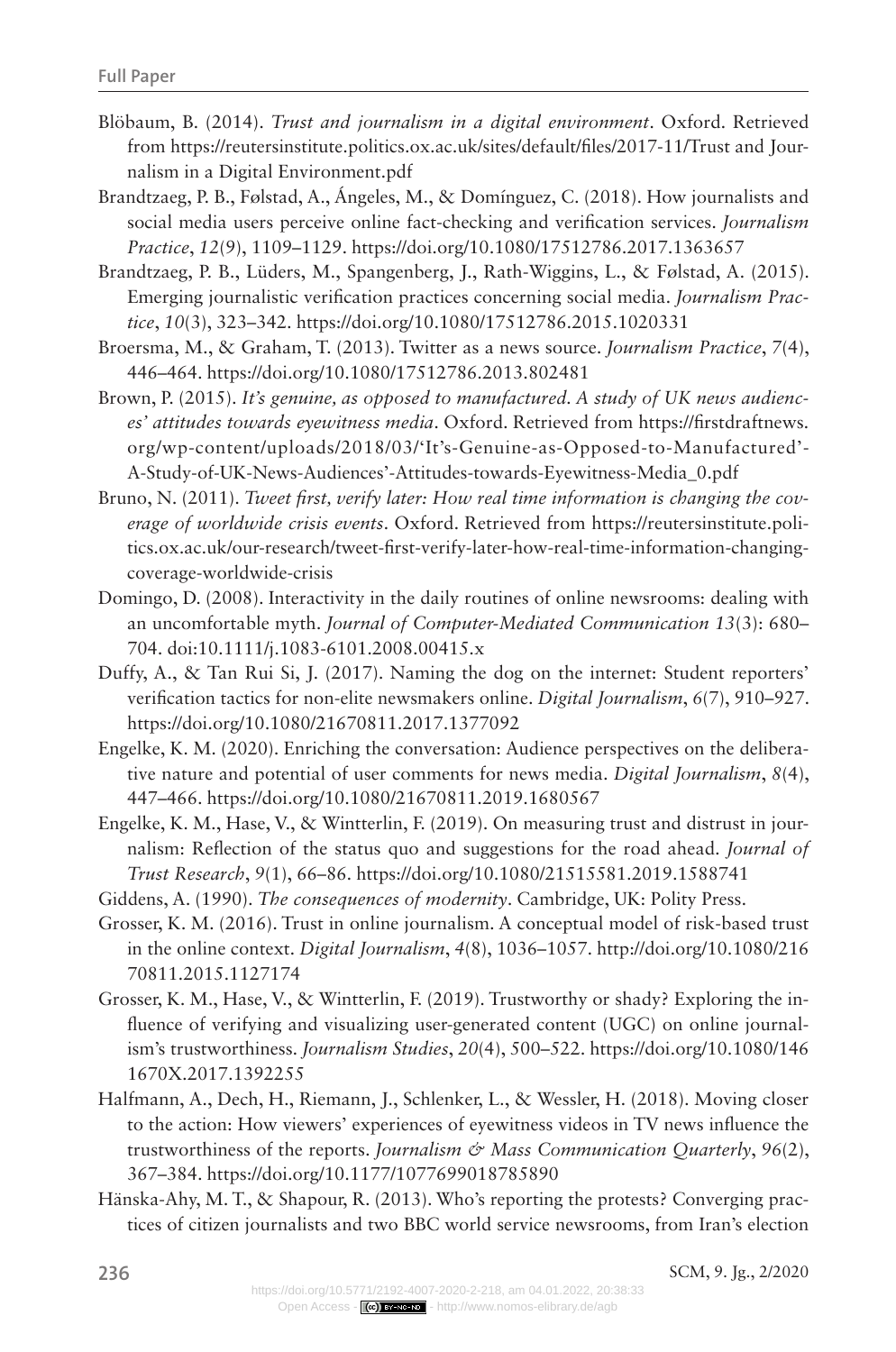protests to the Arab Uprisings. *Journalism Studies*, *14*(1), 29–45. [https://doi.org/10.10](https://doi.org/10.1080/1461670X.2012.657908) [80/1461670X.2012.657908](https://doi.org/10.1080/1461670X.2012.657908)

- Heinrich, A. (2011). *Network journalism: Journalistic practice in interactive spheres*. New York: Routledge Chapman & Hall.
- Heise, N., Loosen, W., Reimer, J., & Schmidt, J.-H. (2014). Including the audience. Comparing the attitudes and expectations of journalists and users towards participation in German TV news journalism. *Journalism Studies*, *15*(4), 411–430. [https://doi.org/10.1](https://doi.org/10.1080/1461670X.2013.831232) [080/1461670X.2013.831232](https://doi.org/10.1080/1461670X.2013.831232)
- Hellmueller, L., & Li, Y. (2015). Contest over content. A longitudinal study of the CNN iReport effect on the journalistic field. *Journalism Practice*, *9*(5), 617–633. [https://doi.](https://doi.org/10.1080/17512786.2014.987553) [org/10.1080/17512786.2014.987553](https://doi.org/10.1080/17512786.2014.987553)
- Hellmueller, L., Vos, T. P., & Poepsel, M. A. (2013). Shifting journalistic capital? *Journalism Studies*, *14*(3), 287–304. <https://doi.org/10.1080/1461670X.2012.697686>
- Heravi, B. R., & Harrower, N. (2016). Twitter journalism in Ireland: sourcing and trust in the age of social media. *Information, Communication & Society*, *19*(9), 1194–1213. <https://doi.org/10.1080/1369118X.2016.1187649>
- Hermida, A. (2015). Nothing but the truth. Redrafting the journalistic boundary of verification. In M. Carlson & S. C. Lewis (Eds.), *Boundaries of journalism. Professionalism, practices and participation* (pp. 37–50). New York: Routledge.
- Hermida, A., & Thurman, N. (2008). A clash of cultures. The integration of user-generated content within professional journalistic frameworks at British newspaper websites. *Journalism Practice*, *2*(3), 343–356.<https://doi.org/10.1080/17512780802054538>
- Johnston, L. (2016). Social news = journalism evolution? How the integration of UGC into newswork helps and hinders the role of the journalist. *Digital Journalism*, *4*(7), 899– 909.<https://doi.org/10.1080/21670811.2016.1168709>
- Karlsson, M. (2010). Rituals of transparency. *Journalism Studies*, *11*(4), 535–545. [https://](https://doi.org/10.1080/14616701003638400) [doi.org/10.1080/14616701003638400](https://doi.org/10.1080/14616701003638400)
- Karlsson, M., Clerwall, C., & Nord, L. (2014). You ain't seen nothing yet. Transparency's (lack of) effect on source and message credibility. *Journalism Studies*, *15*(5), 668–678. <https://doi.org/10.1080/1461670X.2014.886837>
- Karlsson, M., Clerwall, C., & Nord, L. (2017). Do not stand corrected. Transparency and users' attitudes to inaccurate news and corrections in online journalism. *Journalism & Mass Communication Quarterly*, *94*(1), 148–167.<https://doi.org/10.1177/1077699016654680>
- Karlsson, M., Clerwall, C., & Nord, L. (2018). The public doesn't miss the public. Views from the people: Why news by the people? *Journalism*, *19*(5), 577–594. [https://doi.](https://doi.org/10.1177/1464884917694399) [org/10.1177/1464884917694399](https://doi.org/10.1177/1464884917694399)
- Kleemans, M., Schaap, G., & Hermans, L. (2015). Citizen sources in the news: Above and beyond the vox pop? *Journalism*, *18*(4), 464–481.<https://doi.org/10.1177/1464884915620206>
- Kohring, M. (2004). *Vertrauen in Journalismus: Theorie und Empirie* [Trust in journalism: Theory and empiricism]. Konstanz: UVK.
- Koliska, M. (2017). Testing the effects of transparency on trust in journalism. Paper presented at the 67th Annual Conference of the International Communication Association. San Diego, USA.
- Kovach, B., & Rosenstiel, T. (2007). *The elements of journalism: What newspeople should know and the public should expect*. New York: Three Rivers Press.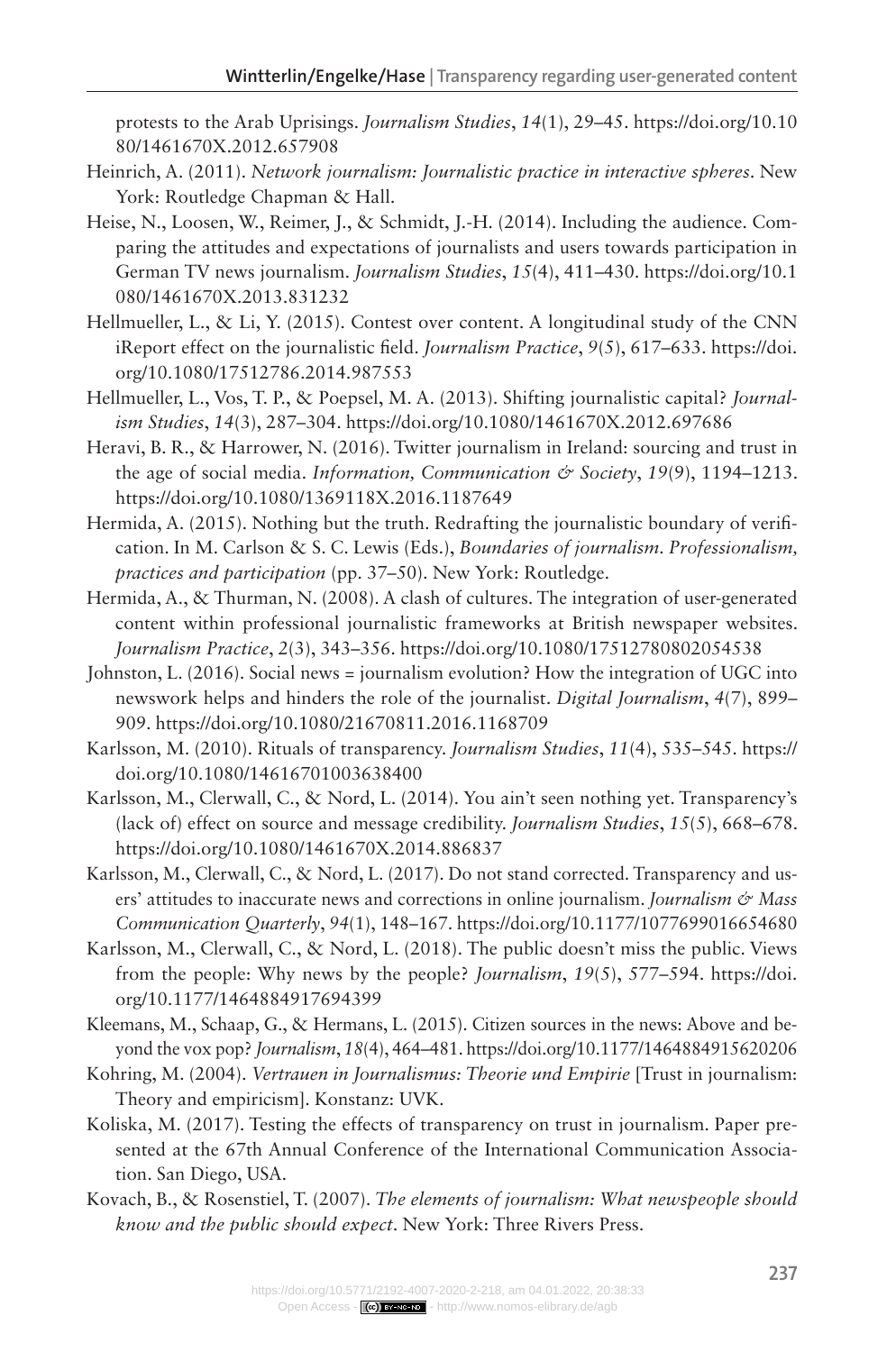- Kruikemeier, S., & Lecheler, S. (2018). News Consumer Perceptions of New Journalistic Sourcing Techniques. *Journalism Studies*, *19*(5), 632–649. [https://doi.org/10.1080/146](https://doi.org/10.1080/1461670X.2016.1192956) [1670X.2016.1192956](https://doi.org/10.1080/1461670X.2016.1192956)
- Lecheler, S., & Kruikemeier, S. (2016). Re-evaluating journalistic routines in a digital age: A review of research on the use of online sources. *New Media & Society*, *18*(1), 156– 171.<https://doi.org/10.1177/1461444815600412>
- Leuven, S. Van, Heinrich, A., & Deprez, A. (2015). Foreign reporting and sourcing practices in the network sphere: A quantitative content analysis of the Arab Spring in Belgian news media. *New Media & Society*, *17*(4), 573–591.<https://doi.org/10.1177/1461444813506973>
- Lewis, S. C., & Molyneux, L. (2018). A decade of research on social media and journalism: Assumptions, blind spots, and a way forward. *Media and Communication*, *6*(4), 1–36. <https://doi.org/10.1093/oxfordhb/9780198733522.013.17>
- Lindlof, T. R., & Taylor, B. C. (2002). *Qualitative communication research methods* (2nd edition). Thousand Oaks, CA: Sage.
- Luhmann, N. (1979). *Trust and power*. New York: Jon Wiley.
- Machill, M., & Beiler, M. (2009). The importance of the Internet for journalistic research. A multi-method study of the research performed by journalists working for daily newspapers, radio, television and online. *Journalism Studies*, *10*(2), 178–203. [https://doi.](https://doi.org/10.1080/14616700802337768) [org/10.1080/14616700802337768](https://doi.org/10.1080/14616700802337768)
- Manninen, V. J. E. (2020). If only they knew: Audience expectations and actual sourcing practices in online journalism. *Journalism Practice*, *14*(4), 412–428. [https://doi.org/10.](https://doi.org/10.1080/17512786.2019.1625719) [1080/17512786.2019.1625719](https://doi.org/10.1080/17512786.2019.1625719)
- Mayring, P. (2010). *Qualitative Inhaltsanalyse: Grundlagen und Techniken* [Qualitative content analysis: Basics and techniques]. Weinheim: Beltz.
- McCracken, G. (1998). *The long interview*. Thousand Oaks, CA: Sage.
- McNair, B. (2013). Trust, truth and objectivity. In M. D. Peters & M. Broersma (Eds.), *Rethinking journalism: Trust and participation in a transformed news landscape* (pp. 75–88). London; New York: Routledge.
- Meier, K., & Reimer, J. (2011). Transparenz im Journalismus [Transparency in journalism]. *Publizistik*, *56*(2), 133–155. <https://doi.org/10.1007/s11616-011-0116-7>
- Metzger, M. J., Flanagin, A. J., Markov, A., Grossman, R., & Bulger, M. (2015). Believing the unbelievable: Understanding young people's information literacy beliefs and practices in the United States. *Journal of Children and Media*, *9*(3), 325–348. [https://doi.or](https://doi.org/10.1080/17482798.2015.1056817) [g/10.1080/17482798.2015.1056817](https://doi.org/10.1080/17482798.2015.1056817)
- Mortensen, M. (2015). Conflictual media events, eyewitness images, and the Boston Marathon Bombing (2013). *Journalism Practice, 9*(4), 536-551. [https://doi.org/10.1080/175](https://doi.org/10.1080/17512786.2015.1030140) [12786.2015.1030140](https://doi.org/10.1080/17512786.2015.1030140)
- Naab, T. K., & Sehl, A. (2017). Studies of user-generated content: A systematic review. *Journalism: Theory, Practice & Criticism*, *18*(10), 1256–1273. [https://doi.](https://doi.org/10.1177/1464884916673557) [org/10.1177/1464884916673557](https://doi.org/10.1177/1464884916673557)
- Newman, N., & Fletcher, R. (2017). *Audience perspectives on low trust in the media*. Oxford. Retrieved from https://reutersinstitute.politics.ox.ac.uk/sites/default/files/2017-11/ Nic Newman and Richard Fletcher - Bias%2C Bullshit and Lies - Report.pdf
- Newman, N., Fletcher, R., Levy, D. A. L., & Nielsen, R. K. (2016). *Reuters Institute digital news report*. Oxford: Reuters Institute for the Study of Journalism.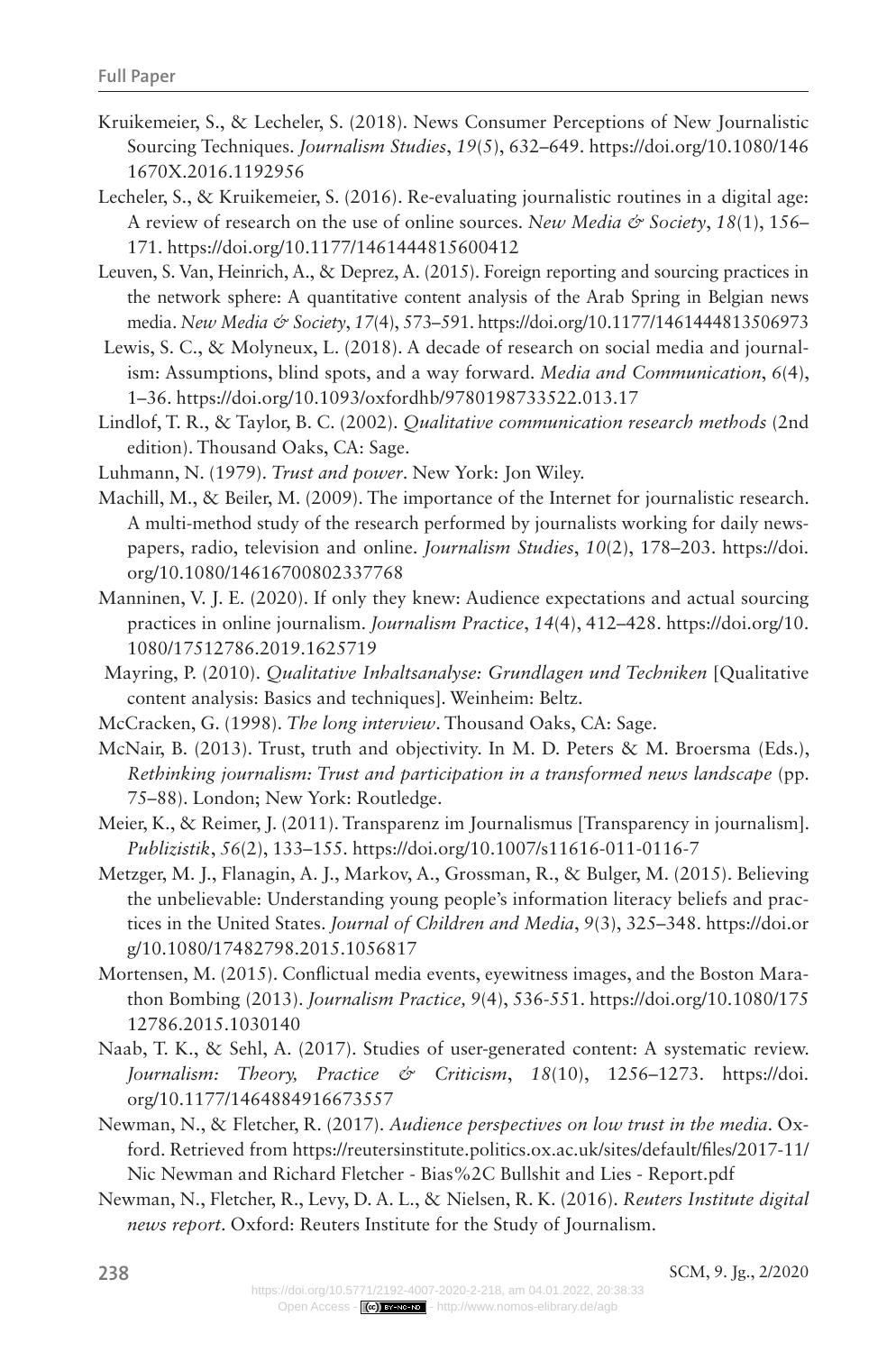- Rauchfleisch, A., Artho, X., Metag, J., Post, S., & Schäfer, M. S. (2017). How journalists verify user-generated content during terrorist crises. Analyzing Twitter communication during the Brussels attacks. *Social Media + Society*.<https://doi.org/10.1177/2056305117717888>
- Robson, C. (2002). *Real world research. A resource for social scientists and practitionerresearchers* (2nd edition). Malden, MA: Blackwell Publishing Ltd.
- Ross, A. R., & Dumitrescu, D. (2019). 'Vox Twitterati': Investigating the effects of social media exemplars in online news articles. *New Media & Society*, *21*(4), 962–983. <https://doi.org/10.1177/1461444818817313>
- Sacco, V., & Bossio, D. (2015). Using social media in the news reportage of war & conflict: Opportunities and challenges. *The Journal of Media Innovation*, *1*, 59–76.
- Schultz, T., Jackob, N., Ziegele, M., Quiring, O., & Schemer, C. (2017). Erosion des Vertrauens zwischen Medien und Publikum? [Erosion of trust between media and audience?] *Media Perspektiven*, *2017*(5), 246–259.

Shapiro, I., Brin, C., Bédard-Brûlé, I., & Mychajlowycz, K. (2013). Verification as a strategic ritual. How journalists retrospectively describe processes for ensuring accuracy. *Journalism Practice*, *7*(6), 657–673.<https://doi.org/10.1080/17512786.2013.765638>

Singer, J. B. (2007). Contested autonomy. Professional and popular claims on journalistic norms. *Journalism Studies*, *8*(1), 79–95.<https://doi.org/10.1080/14616700601056866>

- Singer, J. B. (2010). Quality control: Perceived effects of user-generated content on newsroom norms, values and routines. *Journalism Practice*, *4*(42), 127–142. [https://doi.](https://doi.org/10.1080/17512780903391979) [org/10.1080/17512780903391979](https://doi.org/10.1080/17512780903391979)
- Singer, J. B. (2014). User-generated visibility: Secondary gatekeeping in a shared media space. *New Media & Society 16*(1): 55–73.<https://doi.org/10.1177/1461444813477833>
- Timmermans, S., & Tavory, I. (2012). Theory construction in qualitative research from grounded theory to abductive analysis. *Sociological Theory*, *30*(3), 167–186. [https://](https://doi.org/10.1177/0735275112457914) [doi.org/10.1177/0735275112457914](https://doi.org/10.1177/0735275112457914)
- Tsfati, Y., & Ariely, G. (2014). Individual and contextual correlates of trust in media across 44 countries. *Communication Research*, *41*(6), 760–782. [https://doi.](https://doi.org/10.1177/0093650213485972) [org/10.1177/0093650213485972](https://doi.org/10.1177/0093650213485972)
- Tuchman, G. (1972). Objectivity as strategic ritual: An examination of newsmen's notions of objectivity. *American Journal of Sociology*, *77*(4), 660–679.
- van der Wurff, R., & Schoenbach, K. (2014a). Civic and citizen demands of news media and journalists. What does the audience expect from good journalism? *Journalism & Mass Communication Quarterly*, *91*(3), 433–451.<https://doi.org/10.1177/1077699014538974>
- van der Wurff, R., & Schönbach, K. (2014b). Audience expectations of media accountability in the Netherlands. *Journalism Studies*, *15*(2), 121–137. [https://doi.org/10.1080/14](https://doi.org/10.1080/1461670X.2013.801679) [61670X.2013.801679](https://doi.org/10.1080/1461670X.2013.801679)
- Vis, F. (2013). Twitter as a reporting tool for breaking news. *Digital Journalism*, *1*(1), 27– 47.<https://doi.org/10.1080/21670811.2012.741316>
- Volkmer, I., & Firdaus, A. (2013). Between networks and "hierarchies of credibility". Navigating journalistic practice in a sea of user-generated-content. In M. D. Peters & M. Broersma (Eds.), *Rethinking journalism: Trust and participation in a transformed news landscape* (pp. 101–113). London: Routhledge.
- von Nordheim, G., Boczek, K., & Koppers, L. (2018). Sourcing the sources: An analysis of the use of Twitter and Facebook as a journalistic source over 10 years in The New